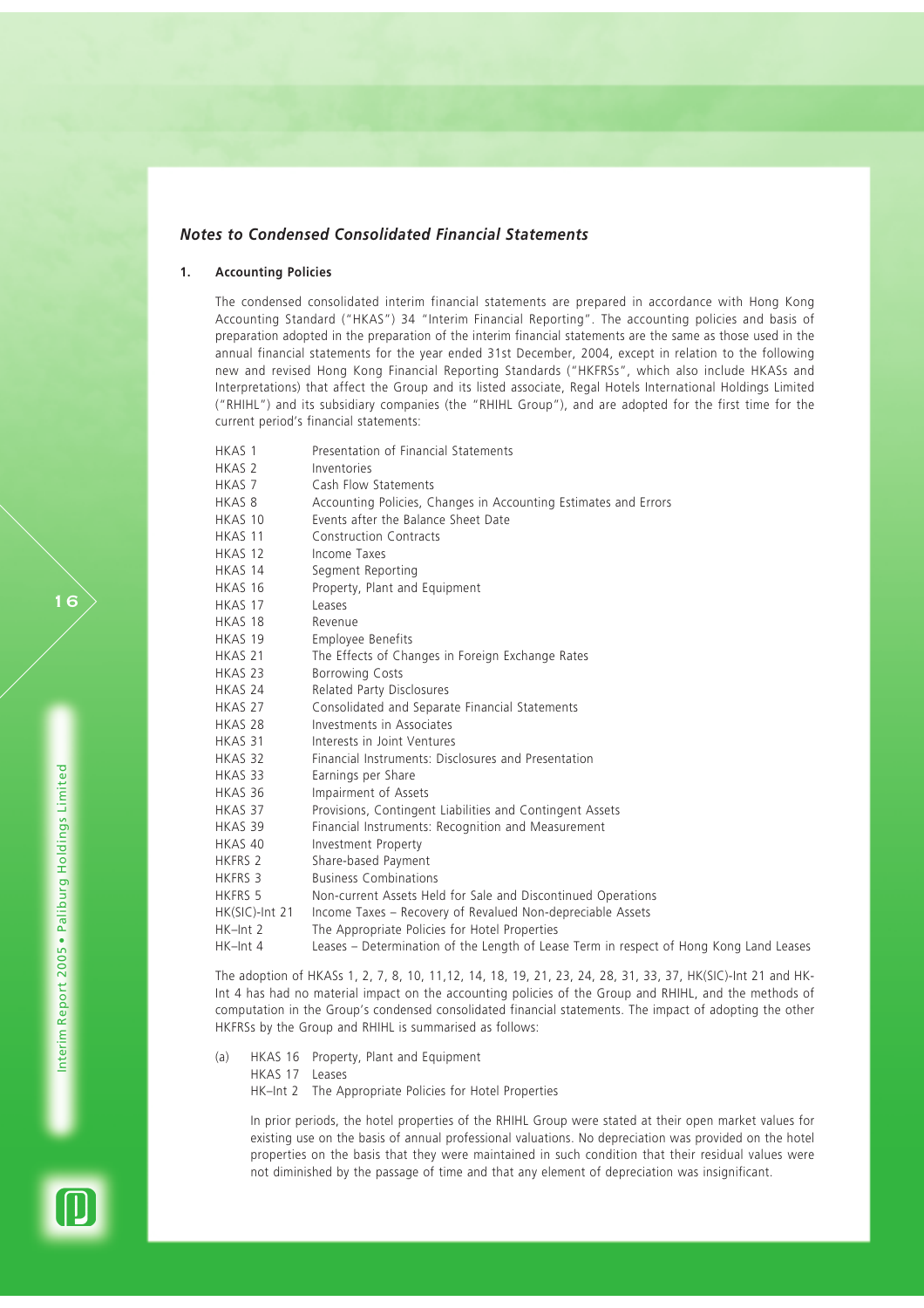Upon the adoption of HKAS 16 and HK-Int 2, the RHIHL Group's leasehold interest in the hotel buildings is now stated at cost less accumulated depreciation and any impairment losses.

Upon the adoption of HKAS 17, the RHIHL Group's leasehold interest in hotel land and buildings is separated into leasehold land and leasehold buildings. The RHIHL Group's leasehold land is classified as an operating lease, because the title of the land is not expected to pass to the RHIHL Group by the end of the lease term, and is reclassified from fixed assets to prepaid land lease payments, while leasehold buildings continue to be classified as part of property, plant and equipment. Prepaid land lease payments under operating leases are initially stated at cost and subsequently amortised on the straight-line basis over the lease term. When the lease payments cannot be allocated reliably between the land and building elements, the entire lease payments are included in the cost of the land and buildings as a finance lease in property, plant and equipment.

The effects of the above changes are summarised in note 2 below. The comparative amounts in the condensed consolidated balance sheet for the year ended 31st December, 2004 have been restated.

#### (b) HKAS 32 and HKAS 39 – Financial Instruments

(i) Equity securities

In prior periods, the Group classified its investments in listed and unlisted equity securities which were held for non-trading purposes as long term investments and were stated at fair values.

The gains or losses arising from changes in fair values of a security were dealt with as movements in the long term investment revaluation reserve, until the security was sold, collected or otherwise disposed of, or until the security was determined to be impaired, when the cumulative gain or loss derived from the security recognised in the long term investment revaluation reserve, together with the amount of any further impairment, was charged to the profit and loss account for the period in which the impairment arose.

Upon the adoption of HKASs 32 and 39, and in accordance with the transitional provisions of HKAS 39, these securities are classified as either available-for-sale investments or financial assets at fair value through profit or loss. Available-for-sale investments are those nonderivative investments in listed and unlisted equity securities that are designated as available-for-sale or are not classified in any other categories of financial assets. After initial recognition, available-for-sale investments are measured at fair value with gains or losses being recognised in the investment revaluation reserve as in the prior period. Financial assets at fair value through profit or loss are those investments acquired principally for the purpose of trading or so designated at inception. Any gain or loss arising from a change in the fair value of the financial assets is recognised in the profit and loss account.

The fair value of financial assets that are actively traded in organised financial markets is determined by reference to quoted market bid prices at the close of business on the balance sheet date. For financial assets where there is no active market, fair value is determined using valuation techniques. Such techniques include using recent arm's length market transactions and reference to the current market value of another instrument which is substantially the same.

When the fair value of unlisted equity securities cannot be reliably measured because (1) the variability in the range of reasonable fair value estimates is significant for those financial assets, or (2) the probabilities of the various estimates within the range cannot be reasonably assessed and used in estimating fair value, such securities are stated at cost.

The effects of the above changes are summarised in note 2 below. In accordance with the transitional provisions of HKAS 39, comparative amounts have not been restated.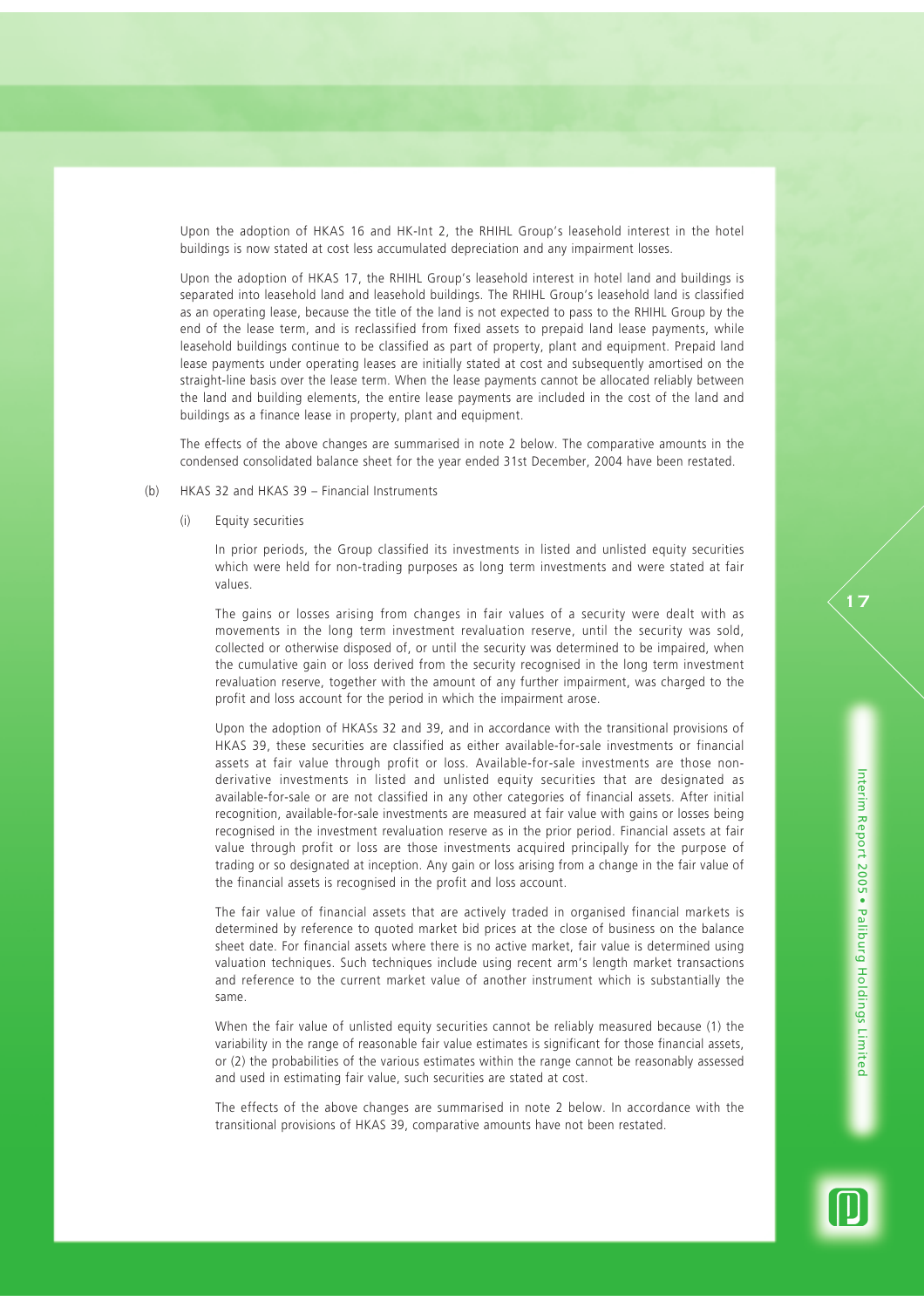(ii) Convertible bonds

In prior periods, the RHIHL Group's convertible bonds were stated at amortised cost. Upon the adoption of HKASs 32 and 39, convertible bonds issued are split into liability and equity components.

On the issue of the convertible bonds, the fair value of the liability component is determined using a market rate for an equivalent non-convertible bond; and this amount is carried as a long term liability on the amortised cost basis until extinguished on conversion or redemption.

The remainder of the proceeds is allocated to the conversion option that is recognised and included in shareholders' equity, net of transaction costs. The carrying amount of the conversion option is not remeasured in subsequent years.

Transaction costs are apportioned between the liability and equity components of the convertible bonds based on the allocation of proceeds to the liability and equity components when the instruments are first recognised.

The effects of the above changes are summarised in note 2 below. In accordance with HKAS 32, comparative amounts have been restated.

(iii) Convertible preference shares

In prior periods, the RHIHL Group's convertible preference shares were stated at their par values under equity and the related share premium had been cancelled to offset against the RHIHL Group's accumulated losses in a capital reorganisation in 2002. Upon the adoption of HKASs 32 and 39, the whole principal amount of the convertible preference shares is restated and split into liability and equity components.

On the issue of the convertible preference shares, the fair value of the liability component is determined using a market rate for an equivalent non-convertible preference share; and this amount is carried as a long term liability on the amortised cost basis until extinguished on conversion or redemption.

The remainder of the proceeds is allocated to the conversion option that is recognised and included in shareholders' equity, net of transaction costs. The carrying amount of the conversion option is not remeasured in subsequent years.

Transaction costs are apportioned between the liability and equity components of the convertible preference shares based on the allocation of proceeds to the liability and equity components when the instruments are first recognised.

The effects of the above changes are summarised in note 2 below. In accordance with HKAS 32, comparative amounts have been restated.

#### (c) HKAS 40 – Investment Property

In prior periods, changes in the fair values of investment properties were dealt with as movements in the investment property revaluation reserve. If the total of this reserve was insufficient to cover a deficit, on a portfolio basis, the excess of the deficit was charged to the profit and loss account. Any subsequent revaluation surplus was credited to the profit and loss account to the extent of the deficit previously charged.

Upon the adoption of HKAS 40, gains or losses arising from changes in the fair values of investment properties are included in the profit and loss account in the year in which they arise. Any gains or losses on the retirement or disposal of an investment property are recognised in the profit and loss account in the year of the retirement or disposal.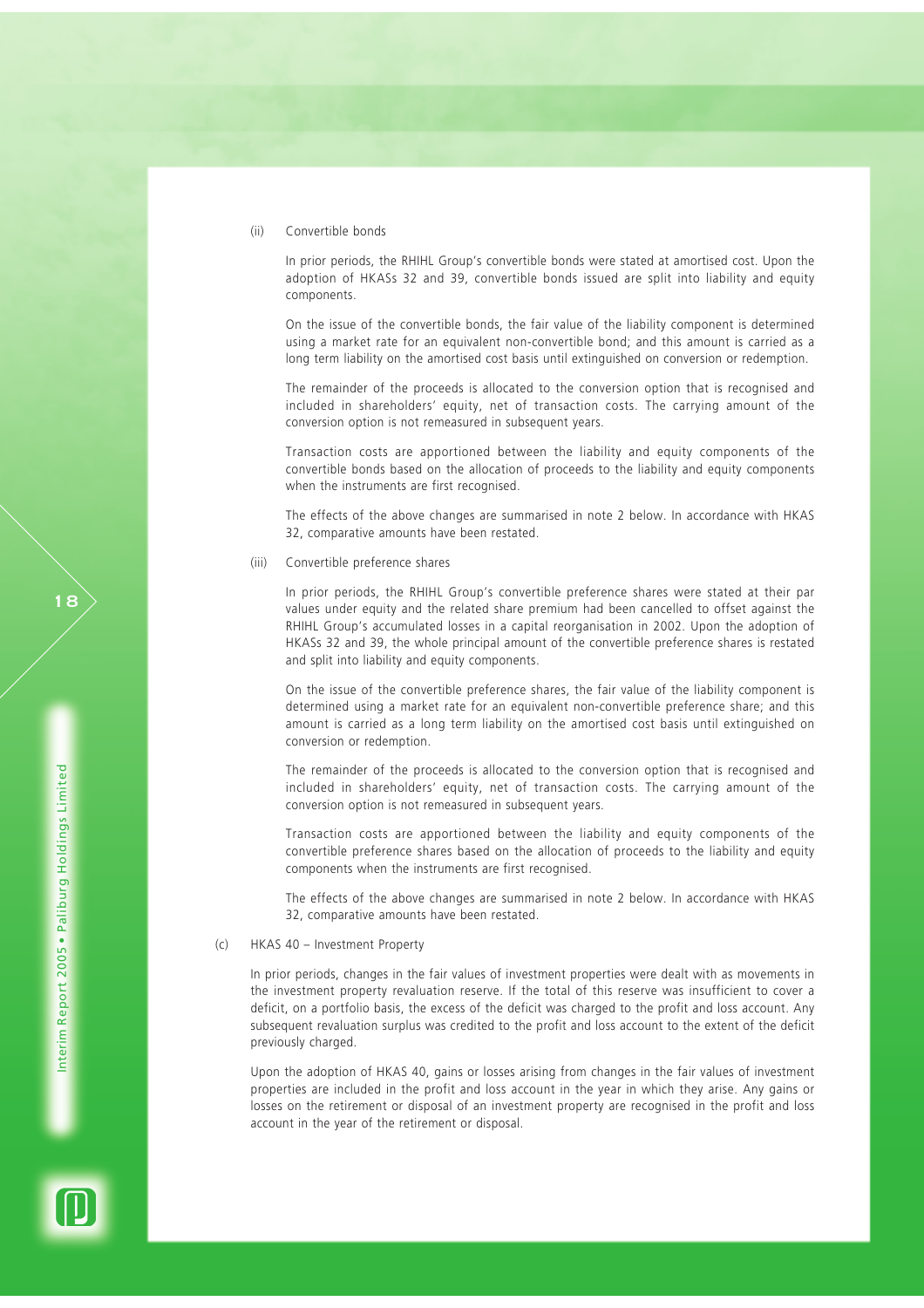The Group has taken advantage of the transitional provisions of HKAS 40 to adjust the effect of adopting the standard to the opening balance of retained profits rather than restating the comparative amounts to reflect the changes retrospectively for the earlier period presented in the condensed consolidated financial statements. The effects of the above changes are summarised in note 2 below.

## (d) HKFRS 2 – Share-based Payment

In prior periods, no recognition and measurement of share-based transactions in which employees (including directors) were granted share options over shares in the Company was required until such options were exercised by employees, at which time the share capital and share premium were credited with the proceeds received.

Upon the adoption of HKFRS 2, when employees (including directors) render services as consideration for equity instruments ("equity-settled transactions"), the cost of the equity-settled transactions with employees is measured by reference to the fair value at the date at which the instruments are granted. The fair value is determined by an external valuer using an option pricing model. In valuing equity-settled transactions, no account is taken of any performance conditions, other than conditions linked to the price of the shares of the Company, if applicable.

The cost of equity-settled transactions is recognised, together with a corresponding increase in equity, over the period in which the performance and/or service conditions are fulfilled, ending on the date on which the relevant employees become fully entitled to the award (the "vesting date"). The cumulative expense recognised for equity-settled transactions at each balance sheet date until the vesting date reflects the extent to which the vesting period has expired and the Group's best estimate of the number of equity instruments that will ultimately vest. The charge or credit to the profit and loss account for a period represents the movement in cumulative expense recognised as at the beginning and end of that period.

No expense is recognised for awards that do not ultimately vest, except for awards where vesting is conditional upon a market condition, which are treated as vesting irrespective of whether or not the market condition is satisfied, provided that all other performance conditions are satisfied.

Any dilutive effect of outstanding options is reflected as additional share dilution in the computation of earnings per share.

The effects of adopting HKFRS 2 on the share options granted by the Company and RHIHL to employees (including directors) during the current period are summarised in note 2 below. There were no share options granted to any employees or directors in any prior period after 7th November, 2002.

(e) HKFRS 3 – Business Combinations and HKAS 36 – Impairment of Assets

In prior periods, goodwill/negative goodwill arising on acquisitions prior to 1st January, 2001 was eliminated against consolidated capital reserve in the year of acquisition and was not recognised in the profit and loss account until disposal or impairment of the acquired business.

Goodwill arising on acquisitions on or after 1st January, 2001 was capitalised and amortised on the straight-line basis over its estimated useful life and was subject to impairment testing when there was any indication of impairment. Negative goodwill was carried in the balance sheet and was recognised in the consolidated profit and loss account on a systematic basis over the remaining average useful life of the acquired depreciable/amortisable assets.

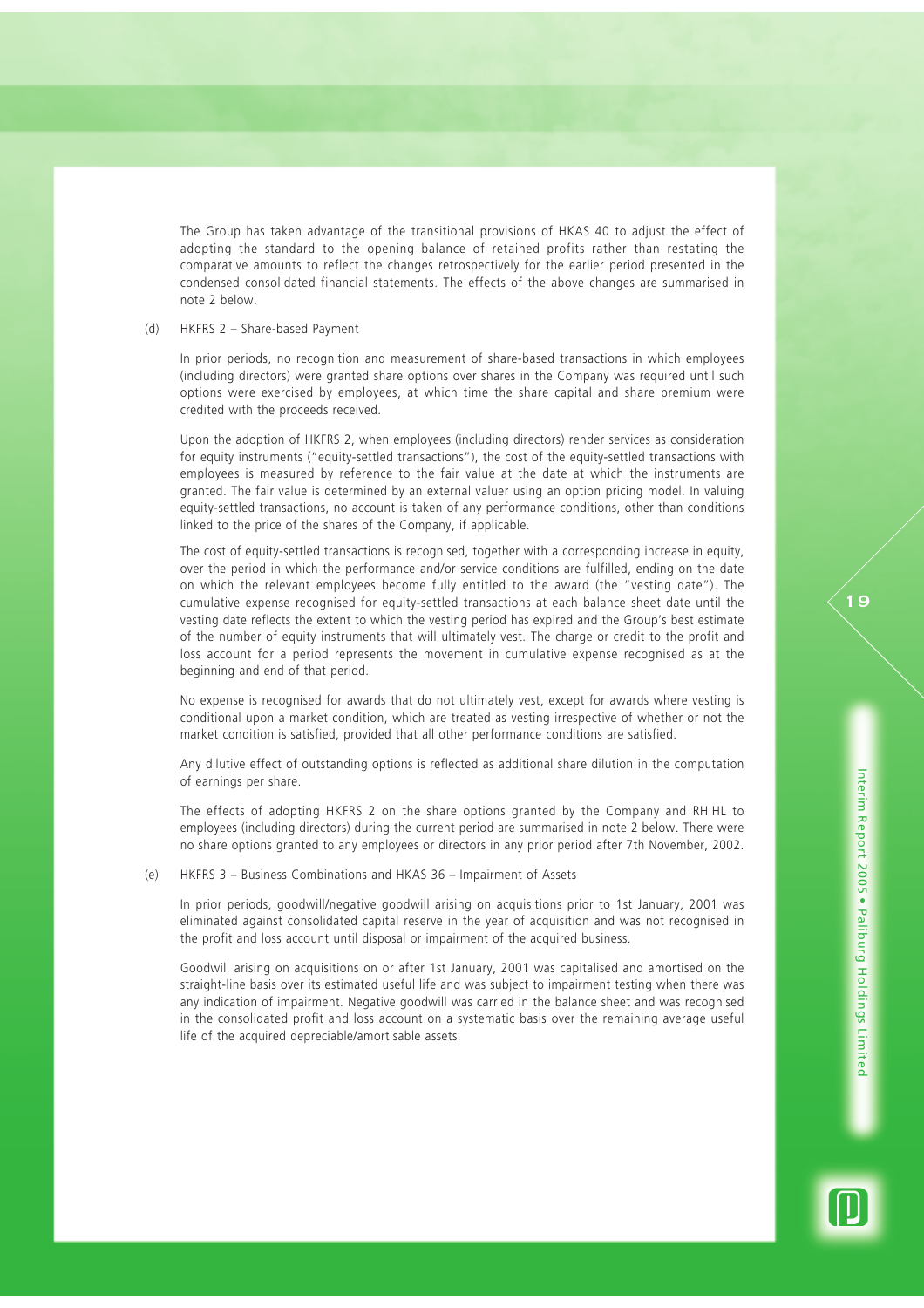Upon the adoption of HKFRS 3 and HKAS 36, goodwill arising on acquisitions is no longer amortised but subject to an annual impairment review (or more frequently if events or changes in circumstances indicate that the carrying value may be impaired). Any impairment loss recognised for goodwill is not reversed in a subsequent period.

Any excess of the Group's interest in the net fair value of the acquirees' identifiable assets, liabilities and contingent liabilities over the cost of the acquisition of subsidiary companies and associates (previously referred to as "negative goodwill"), after reassessment, is recognised immediately in the consolidated profit and loss account.

The transitional provisions of HKFRS 3 have required the Group to eliminate at 1st January, 2005 the carrying amounts of accumulated amortisation with a corresponding entry to the cost of goodwill and to derecognise the carrying amounts of negative goodwill (including that remaining in consolidated capital reserve) against retained profits. Goodwill previously eliminated against consolidated capital reserve remains eliminated against consolidated capital reserve and is not recognised in the profit and loss account when all or part of the business to which the goodwill relates is disposed of or when a cash-generating unit to which the goodwill relates becomes impaired.

The effects of the above changes are summarised in note 2 below. In accordance with the transitional provisions of HKFRS 3, comparative amounts have not been restated.

(f) HKFRS 5 – Non-current Assets Held for Sale and Discontinued Operations and HKAS 27 – Consolidated and Separate Financial Statements

In prior periods, the Group's interest in an investee company was classified under interests in associates despite its equity interest in the company was increased from 50% to 100% in 2003, since it has entered into an agreement subsequently in that year to dispose of the entire equity interest in the company and accordingly the control over the company is considered temporary depending on the outcome of the agreement.

The agreement for the disposal has not yet been completed and upon the adoption of HKAS 27 and HKFRS 5, the Group's interest in the company amounting to HK\$79.0 million is reclassified from interests in associates to non-current asset classified as held for sale, which is now presented as a separate item under current assets. In accordance with the transitional provision of HKFRS 5, the comparative amount has been restated.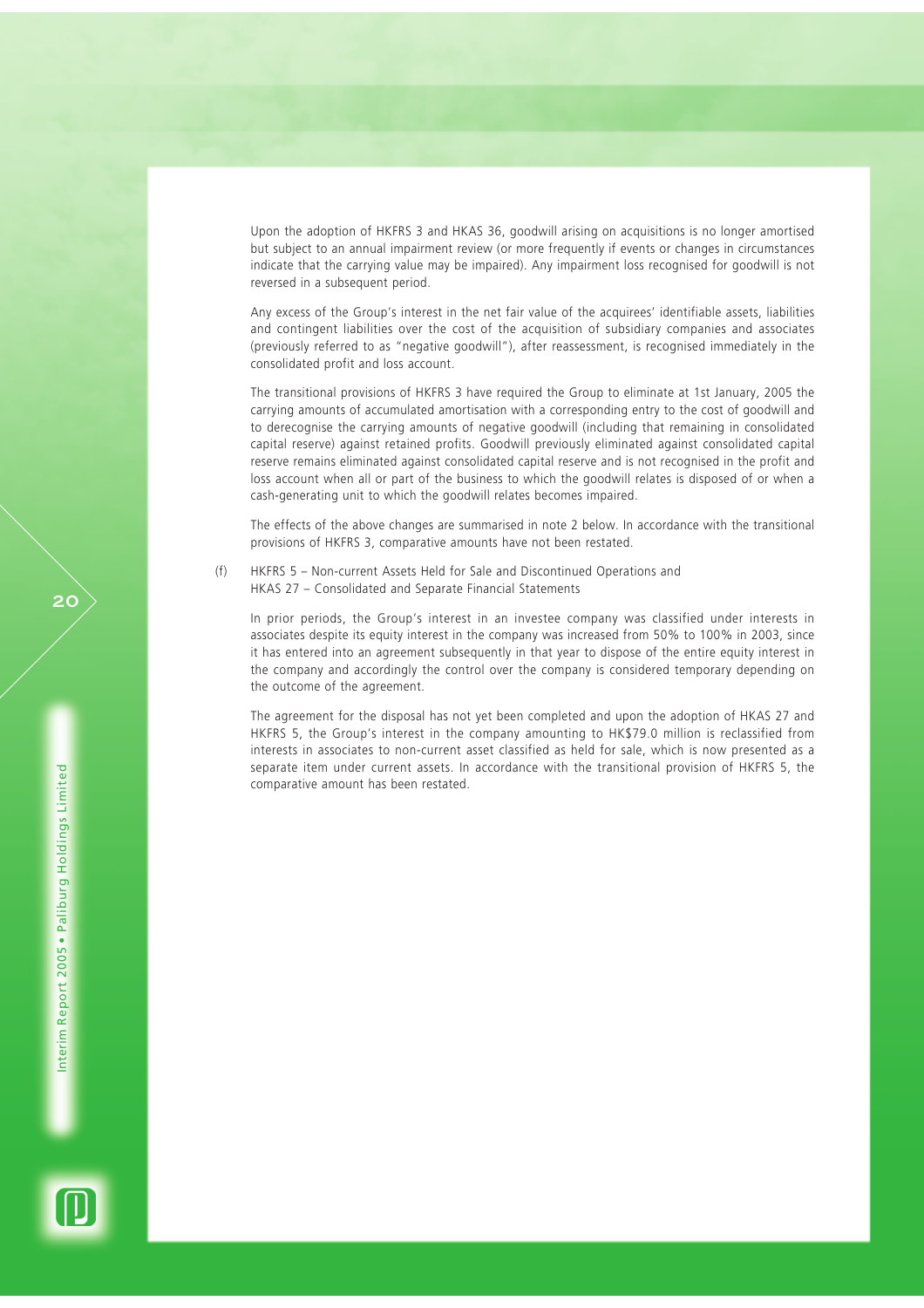## **2. Summary of the Impact of Changes in Accounting Policies**

Following the adoption of the HKFRSs, the opening balances of the following accounts were adjusted retrospectively. The details of the prior period adjustments and opening adjustments are summarised as follows:

(a) Effect on opening balance of total equity at 1st January, 2005

| Effect of new policies<br>(increase/(decrease))                                         | <b>Notes</b> | Equity<br>components of<br>convertible<br>bonds and<br>convertible<br>preference<br>shares<br>of an<br>associate<br>(Unaudited)<br><b>HKS'million</b> | Capital<br>reserve<br>(Unaudited)<br><b>HKS'million</b> | Assets<br>revaluation<br>surplus/<br><b>Revaluation</b><br>reserves<br>(Unaudited)<br><b>HKS'million</b> | Retained<br>profits<br>(Unaudited)<br><b>HKS'million</b> | Total<br>(Unaudited)<br><b>HKS'million</b> |
|-----------------------------------------------------------------------------------------|--------------|-------------------------------------------------------------------------------------------------------------------------------------------------------|---------------------------------------------------------|----------------------------------------------------------------------------------------------------------|----------------------------------------------------------|--------------------------------------------|
| Prior period adjustments:<br>HKASs 16 and 17<br>Hotel properties                        | 1(a)         |                                                                                                                                                       | (466.7)                                                 | 27.7                                                                                                     | (779.6)                                                  | (1, 218.6)                                 |
| HKASs 32 and 39<br>Convertible bonds<br>Convertible preference                          | 1(b)(ii)     | 9.8                                                                                                                                                   |                                                         |                                                                                                          | (1.4)                                                    | 8.4                                        |
| shares                                                                                  | 1(b)(iii)    | 5.2                                                                                                                                                   |                                                         |                                                                                                          | (80.3)                                                   | (75.1)                                     |
| Net increase/(decrease) in<br>total equity before<br>opening adjustments                |              | 15.0                                                                                                                                                  | (466.7)                                                 | 27.7                                                                                                     | (861.3)                                                  | (1, 285.3)                                 |
| Opening adjustments:<br>HKAS 39<br>Cumulative gain in fair<br>value of financial assets | 1(b)(i)      |                                                                                                                                                       |                                                         | (4.0)                                                                                                    | 4.0                                                      |                                            |
| HKAS 40<br>Surplus on revaluation of<br>investment properties                           | 1(c)         |                                                                                                                                                       |                                                         | (0.3)                                                                                                    | 0.3                                                      |                                            |
| <b>HKFRS 3</b><br>Derecognition of<br>negative goodwill                                 | 1(e)         |                                                                                                                                                       | (420.5)                                                 |                                                                                                          | 464.6                                                    | 44.1                                       |
| Total effect at<br>1st January, 2005                                                    |              | 15.0                                                                                                                                                  | (887.2)                                                 | 23.4                                                                                                     | (392.4)                                                  | (1, 241.2)                                 |

 $\textcolor{blue}{\textcircled{\small{1}}}$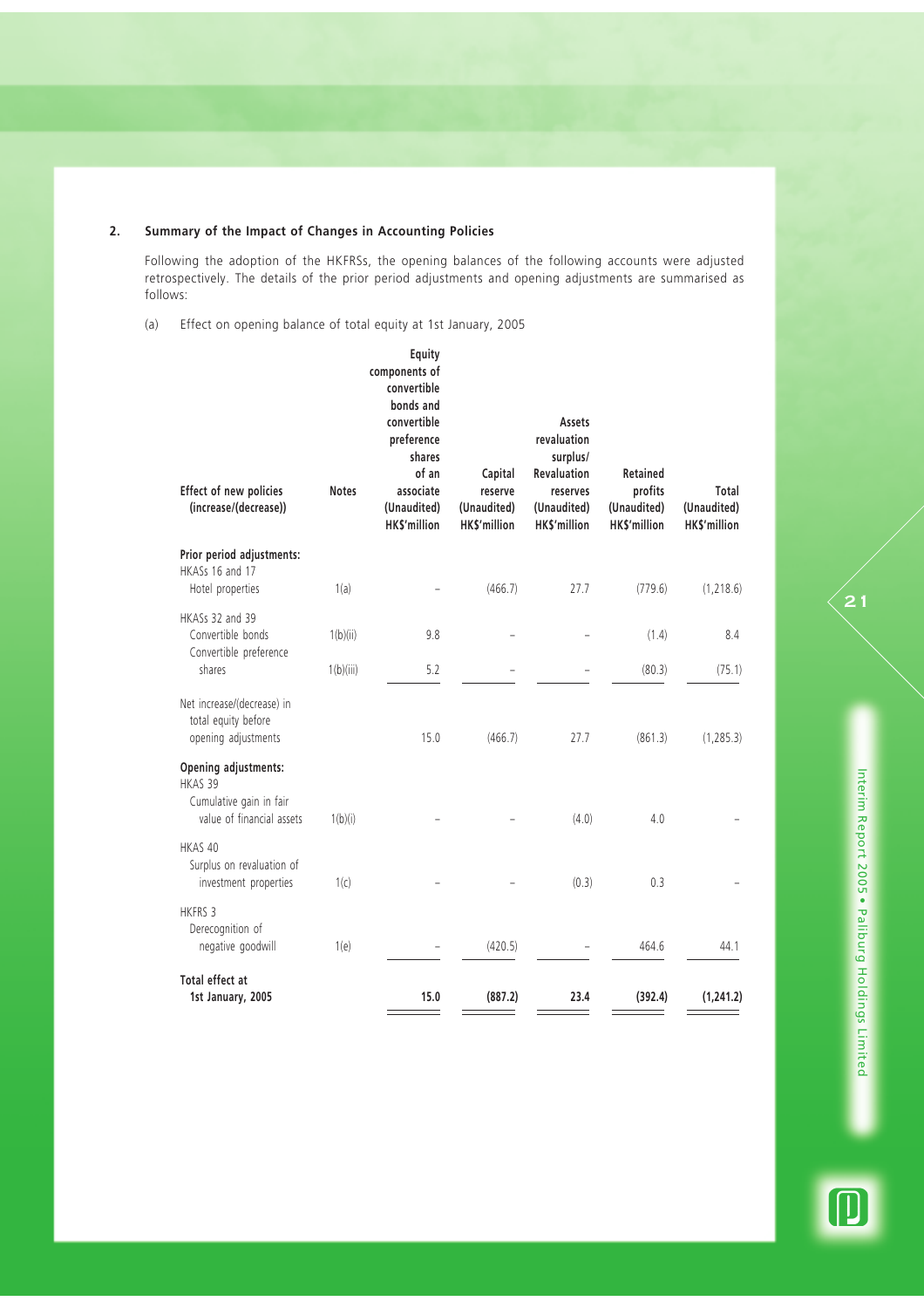(b) Effect on opening balance of total equity at 1st January, 2004

| Effect of new policies<br>(increase/(decrease))                  | <b>Notes</b> | Equity<br>component of<br>convertible<br>preference<br>shares of<br>the listed<br>subsidiary<br>company<br>(Unaudited)<br><b>HKS'million</b> | Capital<br>reserve<br>(Unaudited)<br><b>HKS'million</b> | Assets<br>revaluation<br>surplus/<br><b>Revaluation</b><br>reserves<br>(Unaudited)<br>HK\$'million | Retained<br>profits<br>(Unaudited)<br>HK\$'million | Minority<br>interests<br>(Unaudited)<br>HKS'million | Total<br>(Unaudited)<br>HK\$'million |
|------------------------------------------------------------------|--------------|----------------------------------------------------------------------------------------------------------------------------------------------|---------------------------------------------------------|----------------------------------------------------------------------------------------------------|----------------------------------------------------|-----------------------------------------------------|--------------------------------------|
| Prior period adjustments:<br>HKASs 16 and 17<br>Hotel properties | 1(a)         | -                                                                                                                                            | (466.7)                                                 | 706.7                                                                                              | (256.6)                                            | 20.8                                                | 4.2                                  |
| HKFRS 32 and 39<br>Convertible preference<br>shares              | 1(b)(iii)    | 5.2                                                                                                                                          |                                                         |                                                                                                    | (69.7)                                             | (94.9)                                              | (159.4)                              |
| Total effect at<br>1st January, 2004                             |              | 5.2                                                                                                                                          | (466.7)                                                 | 706.7                                                                                              | (326.3)                                            | (74.1)                                              | (155.2)                              |

 $\overrightarrow{22}$ 

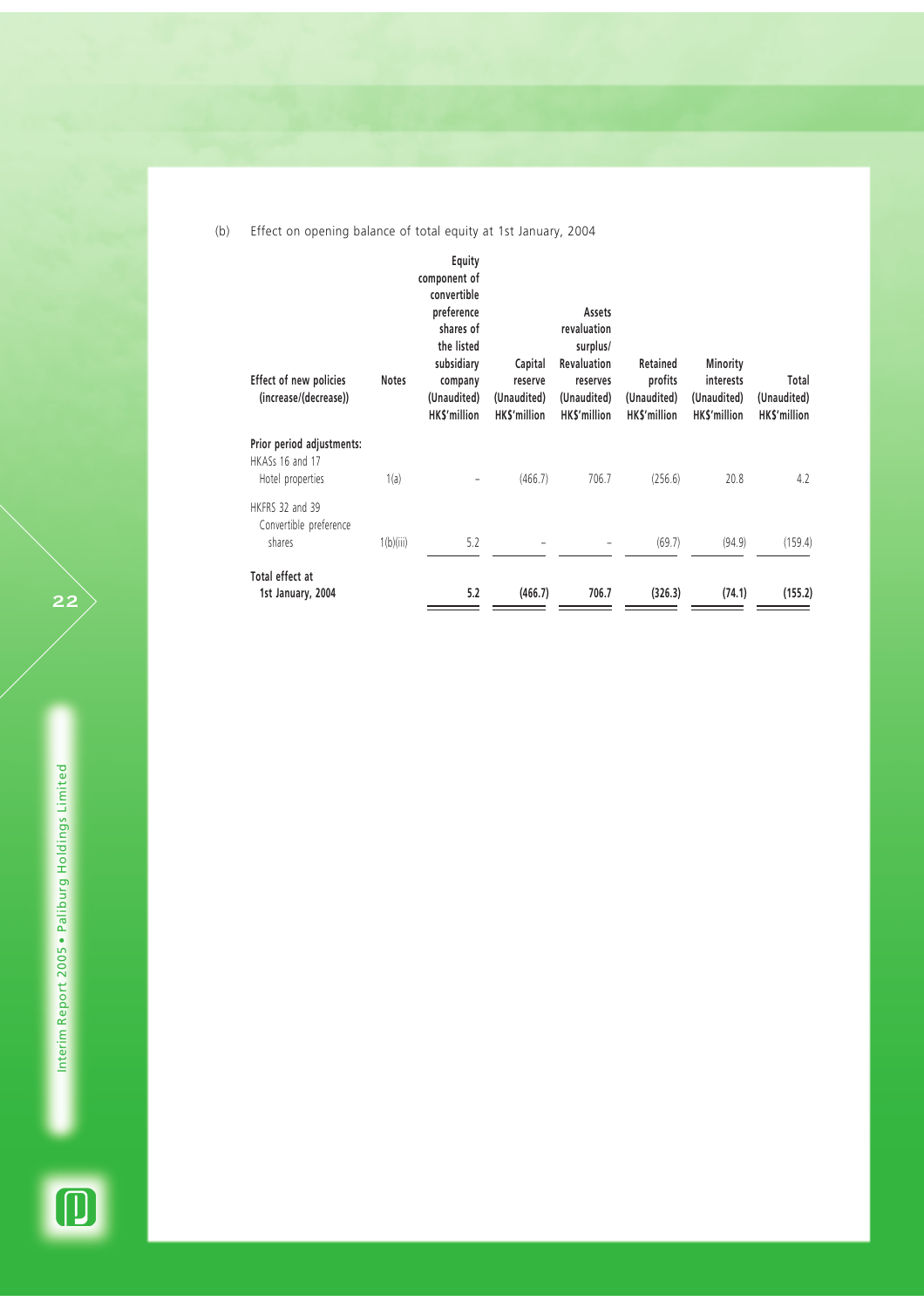The following tables summarise the impact on profit after tax, income or expenses recognised directly in equity and capital transactions with equity holders for the six-month periods ended 30th June, 2005 and 2004 upon the adoption of the new HKFRSs. As no retrospective adjustments have been made for the adoption of HKASs 39, 40 and HKFRS 3, the amounts shown for the six months period ended 30th June, 2004 may not be comparable to the amounts shown for the current interim period.

(c) Effect on profit after tax for the six months ended 30th June, 2005 and 2004

|                                                                                                             |              |                                                   | 2005                                 | For the six months ended 30th June, |                                                   | 2004                                 |                      |
|-------------------------------------------------------------------------------------------------------------|--------------|---------------------------------------------------|--------------------------------------|-------------------------------------|---------------------------------------------------|--------------------------------------|----------------------|
| Effect of new policies<br>(increase/(decrease))                                                             | <b>Notes</b> | Equity<br>holders of<br>the parent<br>(Unaudited) | Minority<br>interests<br>(Unaudited) | Total<br>(Unaudited)                | Equity<br>holders of<br>the parent<br>(Unaudited) | Minority<br>interests<br>(Unaudited) | Total<br>(Unaudited) |
|                                                                                                             |              | <b>HK\$'million</b>                               | <b>HK\$'million</b>                  | <b>HKS'million</b>                  | HK\$'million                                      | HK\$'million                         | HK\$'million         |
| Effect on profit after tax:<br>HKAS 16<br>Depreciation on<br>hotel buildings net of<br>related deferred tax | 1(a)         | (13.2)                                            |                                      | (13.2)                              | (22.1)                                            | (27.2)                               | (49.3)               |
| Write-back of impairment<br>of a hotel property                                                             | 1(a)         |                                                   |                                      | ÷                                   | (60.9)                                            | (74.9)                               | (135.8)              |
| HKAS 17<br>Amortisation of prepaid<br>land lease payments                                                   | 1(a)         | (5.0)                                             |                                      | (5.0)                               | (5.0)                                             | (6.1)                                | (11.1)               |
| HKAS 39<br>Gain in fair value of<br>financial assets at fair<br>value through profit or loss                | 1(b)(i)      | 30.2                                              |                                      | 30.2                                |                                                   |                                      |                      |
| Finance costs on<br>convertible bonds                                                                       | 1(b)(ii)     | (1.6)                                             |                                      | (1.6)                               |                                                   |                                      |                      |
| Finance costs on<br>convertible preference<br>shares                                                        | 1(b)(iii)    | (1.7)                                             |                                      | (1.7)                               | (1.7)                                             | (2.1)                                | (3.8)                |
| <b>HKFRS 2</b><br>Employee share<br>option scheme                                                           | 1(d)         | (0.2)                                             |                                      | (0.2)                               |                                                   |                                      |                      |
| HKFRS 3<br>Discontinuation of<br>amortisation of<br>goodwill/recognition<br>of negative goodwill            | 1(e)         | 0.4                                               |                                      | 0.4                                 |                                                   |                                      |                      |
| Total effect for the period                                                                                 |              | 8.9                                               |                                      | $8.9*$                              | (89.7)                                            | (110.3)                              | (200.0)              |
| Effect on earnings per share:                                                                               |              |                                                   |                                      |                                     |                                                   |                                      |                      |
| Basic                                                                                                       |              | <b>HK0.12 cent</b>                                |                                      |                                     | HK(1.96) cents                                    |                                      |                      |
| Diluted                                                                                                     |              | <b>HK0.12 cent</b>                                |                                      |                                     | HK(1.46) cents                                    |                                      |                      |

An amount of HK\$5.8 million was included in the share of profits less losses of associates.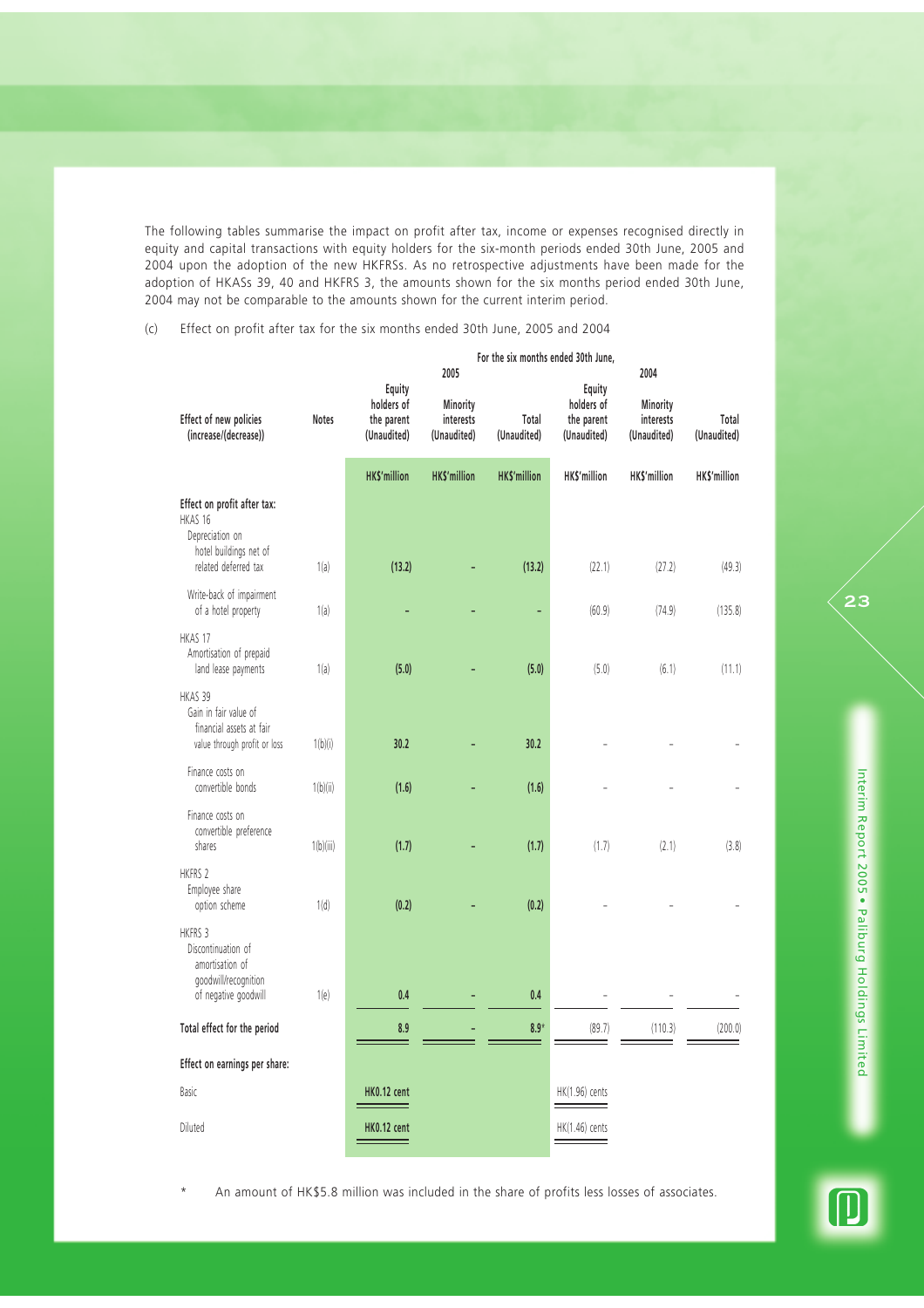(d) Effect on income or expenses recognised directly in equity and capital transactions with equity holders for the six months ended 30th June, 2005 and 2004

|                             |      |                    |                    | For the six months ended 30th June, |                    |                    |             |
|-----------------------------|------|--------------------|--------------------|-------------------------------------|--------------------|--------------------|-------------|
|                             |      |                    | 2005               |                                     |                    | 2004               |             |
|                             |      | Equity             |                    |                                     | Equity             |                    |             |
|                             |      | holders of         | Minority           |                                     | holders of         | Minority           |             |
| Effect of new policies      | Note | the parent         | interests          | Total                               | the parent         | interests          | Total       |
| (increase/(decrease))       |      | (Unaudited)        | (Unaudited)        | (Unaudited)                         | (Unaudited)        | (Unaudited)        | (Unaudited) |
|                             |      |                    |                    |                                     |                    |                    |             |
|                             |      | <b>HKS'million</b> | <b>HKS'million</b> | <b>HKS'million</b>                  | <b>HKS'million</b> | <b>HKS'million</b> | HKS'million |
| HKFRS 2                     |      |                    |                    |                                     |                    |                    |             |
| Employee share              |      |                    |                    |                                     |                    |                    |             |
| option scheme               | 1(d) | 0.2                |                    | 0.2                                 |                    |                    |             |
|                             |      |                    |                    |                                     |                    |                    |             |
| Total effect for the period |      | 0.2                |                    | 0.2                                 |                    |                    |             |
|                             |      |                    |                    |                                     |                    |                    |             |

#### **3. Segment Information**

Segment information is presented by way of two segment formats: (i) on a primary segment reporting basis, by business segment; and (ii) on a secondary segment reporting basis, by geographical segment.

The Group's operating businesses are structured and managed separately, according to the nature of their operations and the products and services they provide. Each of the Group's business segments represents a strategic business unit that offers products and services which are subject to risks and returns that are different from those of the other business segments. Summary details of the business segments are as follows:

- (a) the property development and investment segment comprises the development and sale of properties, the leasing of office and commercial premises and the provision of estate agency services;
- (b) the construction and building related businesses segment is engaged in construction works and building related businesses, including the provision of development consultancy and project management services, property management and also security systems and products and other software development and distribution;
- (c) the hotel ownership and management segment is engaged in hotel operations and the provision of hotel management services; and
- (d) the others segment mainly comprises investment and securities trading businesses, brewery operations, laundry services and bakery operations.

In determining the Group's geographical segments, revenues are attributed to the segments based on the location of the customers.

Intersegment sales and transfers are transacted with reference to the selling prices used for sales made to third parties at the then prevailing market prices.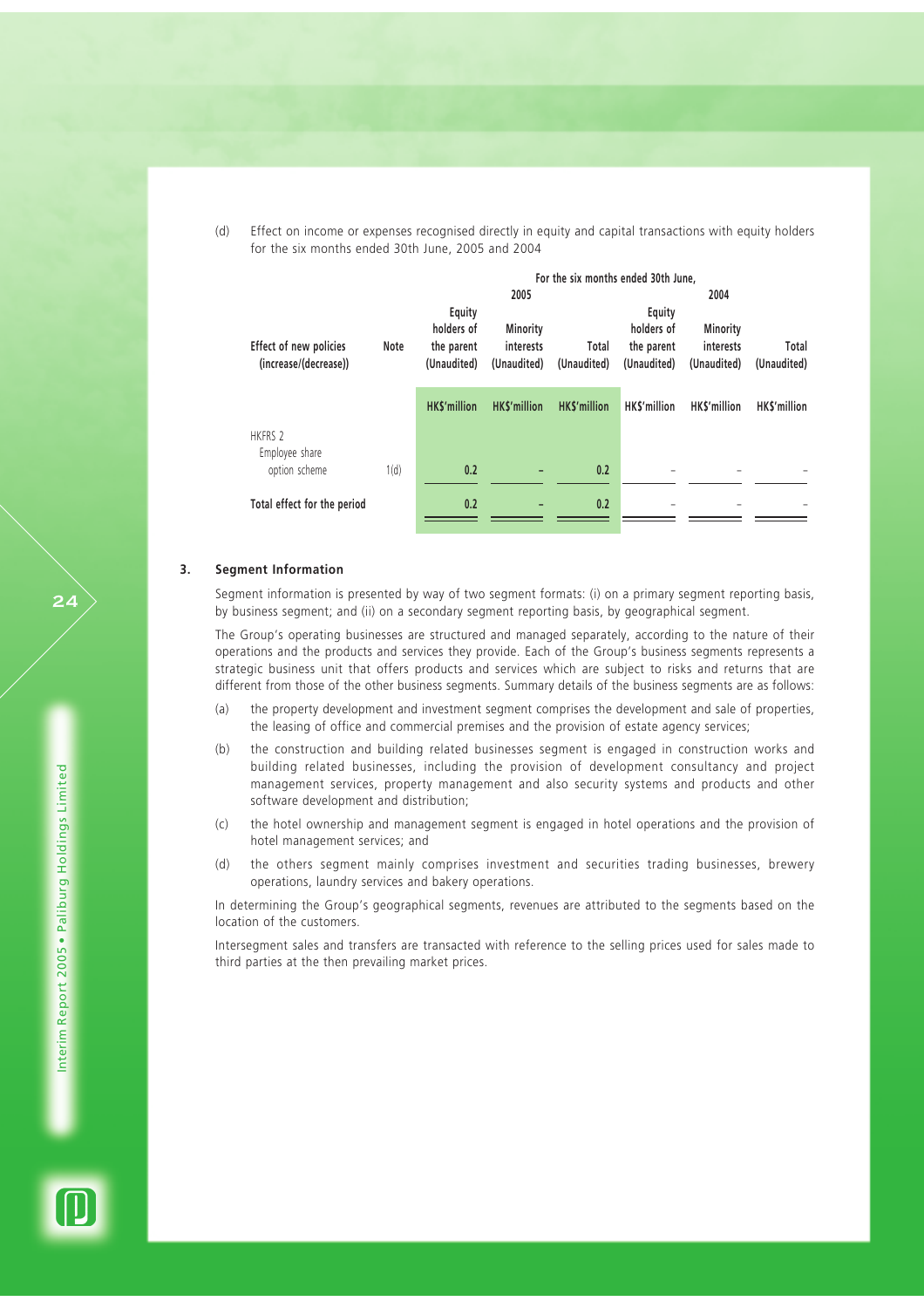Business segments (a) Business segments  $\left( \mathbf{e}\right)$  The following table presents revenue and profit/(loss) information for the Group's business segments. The following table presents revenue and profit/(loss) information for the Group's business segments.

# **GROUP**

|                                                                                                                             |                                            | Property development<br>and investment                        | Construction and<br>businesses                                 | building related                          |               | Hotel ownership<br>and management                                                          |                       | <b>Others</b>                                                                              | Eliminations                                                                                           |                             |                | Consolidated                                                  |
|-----------------------------------------------------------------------------------------------------------------------------|--------------------------------------------|---------------------------------------------------------------|----------------------------------------------------------------|-------------------------------------------|---------------|--------------------------------------------------------------------------------------------|-----------------------|--------------------------------------------------------------------------------------------|--------------------------------------------------------------------------------------------------------|-----------------------------|----------------|---------------------------------------------------------------|
|                                                                                                                             | (Unaudited) and restated)<br>2005<br>HKS'm | 2004<br>(Unaudited<br>HKS'm<br>Six months ended<br>30th June, | (Unaudited) and restated)<br>Six months ended<br>2005<br>HKS'm | 2004<br>HKS'm<br>(Unaudited<br>30th June, | 2005<br>HKS'm | (Unaudited) and restated)<br>2004<br>HKS'm<br>(Unaudited<br>Six months ended<br>30th June, | 2005<br>HKS'm         | (Unaudited) and restated)<br>2004<br>HKS'm<br>(Unaudited<br>Six months ended<br>30th June, | (Unaudited) and restated) (Unaudited) and restated)<br>Six months ended<br>30th June,<br>2005<br>HKS'm | HKS'm<br>2004<br>(Unaudited | 2005<br>HKS'm  | 2004<br>HKS'm<br>(Unaudited<br>Six months ended<br>30th June, |
| Sales to external customers<br>Intersegment sales<br>Segment revenue:                                                       | 4.9                                        | $32.6$<br>0.5                                                 | 25.2<br>$\overline{2.1}$                                       | 55.5<br>21.2                              | J.<br>J,      | 454.3<br>$\approx$                                                                         | J.<br>J.              | 4.9<br>27.8                                                                                | (2.1)<br>J.                                                                                            | (27.8)<br>$\mathsf I$       | 30.1           | 570.2                                                         |
| Total                                                                                                                       | 4.9                                        | 33.1                                                          | 27.3                                                           | 76.7                                      |               | 455.5                                                                                      |                       | 32.7                                                                                       | (2.1)                                                                                                  | (27.8)                      | 30.1           | 570.2                                                         |
| Segment results                                                                                                             | (0.5)                                      | 12.6                                                          | 12.                                                            | 5.5                                       |               | 170.                                                                                       | LŃ                    |                                                                                            |                                                                                                        |                             | 16.7           | 189.8                                                         |
| non-operating and corporate gains<br>Interest income and unallocated<br>Unallocated non-operating and<br>corporate expenses |                                            |                                                               |                                                                |                                           |               |                                                                                            |                       |                                                                                            |                                                                                                        |                             | (10.5)<br>10.5 | (19.5)<br>$\overline{1}$                                      |
| Operating profit before depreciation<br>Depreciation and amortisation<br>and amortisation                                   |                                            |                                                               |                                                                |                                           |               |                                                                                            |                       |                                                                                            |                                                                                                        |                             | (0.1)<br>16.7  | (100.2)<br>172.0                                              |
| Share of profits less losses of:<br>Operating profit<br>Finance costs                                                       |                                            |                                                               |                                                                |                                           |               |                                                                                            |                       |                                                                                            |                                                                                                        |                             | (7.5)<br>16.6  | (51.2)<br>71.8                                                |
| Jointly controlled entity<br>Associates                                                                                     | $\mathsf I$<br>$\blacksquare$              | 59.3                                                          | Τ.<br>$\blacksquare$                                           | I.<br>$\,$ 1                              | J.<br>135.7   | (0.2)                                                                                      | (0.1)<br>$\mathbf{I}$ | (6.9)<br>L.                                                                                | I.<br>$\mathbb I$                                                                                      | $1 - 1$                     | 135.6          | (7.1)<br>59.3                                                 |
| Profit before tax<br>ТãХ                                                                                                    |                                            |                                                               |                                                                |                                           |               |                                                                                            |                       |                                                                                            |                                                                                                        |                             | (0.6)<br>144.7 | 72.8<br>10.5                                                  |
| between equity holders of the parent<br>Profit for the period before allocation<br>and minority interests                   |                                            |                                                               |                                                                |                                           |               |                                                                                            |                       |                                                                                            |                                                                                                        |                             | 144.1          | 83,3                                                          |
| Equity holders of the parent<br>Minority interests<br>Attributable to:                                                      |                                            |                                                               |                                                                |                                           |               |                                                                                            |                       |                                                                                            |                                                                                                        |                             | 144.1          | 37.8<br>45.5                                                  |
|                                                                                                                             |                                            |                                                               |                                                                |                                           |               |                                                                                            |                       |                                                                                            |                                                                                                        |                             | 144.1          | 83.3                                                          |



Interim Report 2005 . Paliburg Holdings Limited Interim Report 2005 • Paliburg Holdings Limited

 $\mathbf{z}$ 5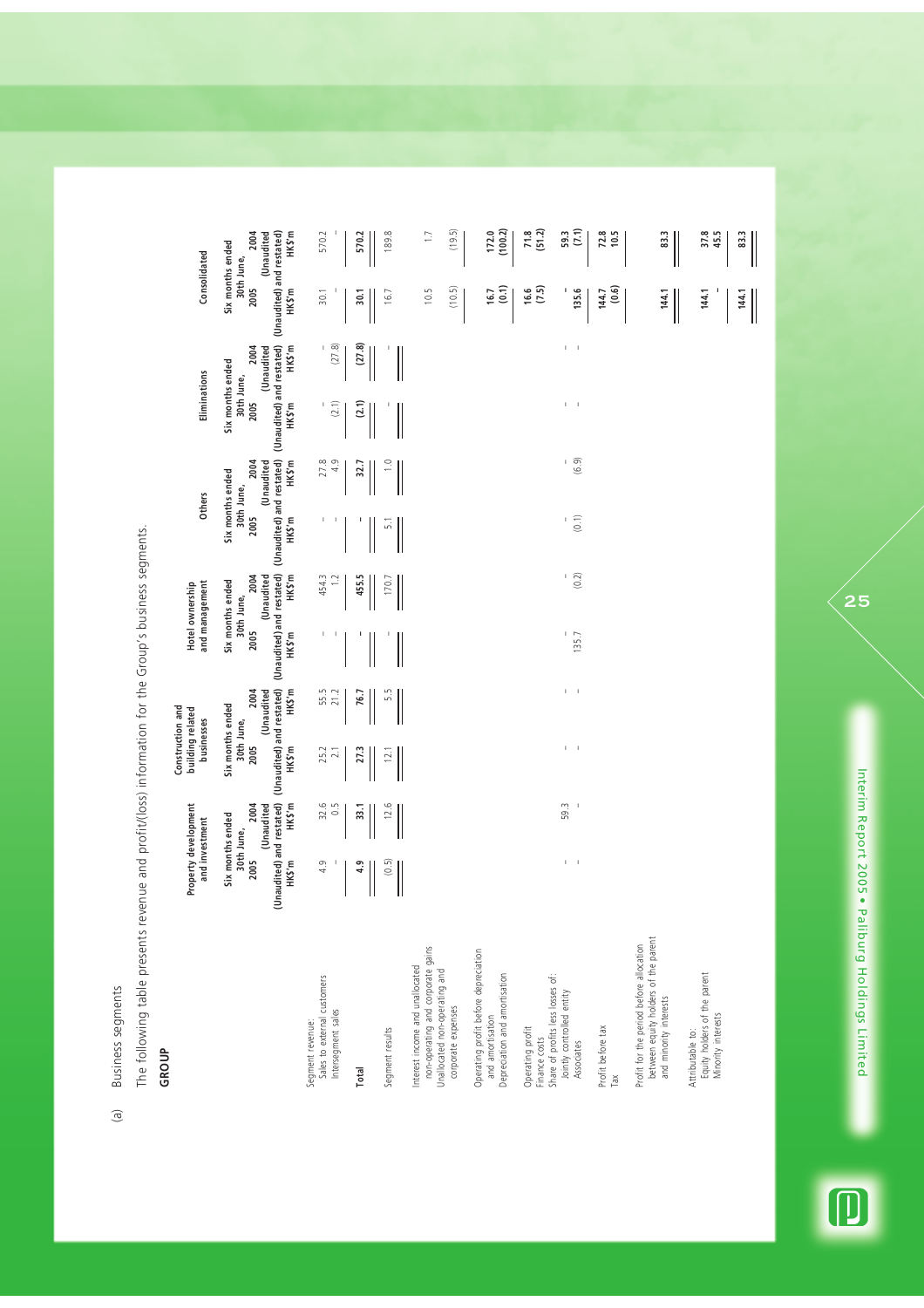$\overline{\mathbf{D}}$ 



The following table presents revenue information for the Group's geographical segments. The following table presents revenue information for the Group's geographical segments.

**GROUP**

|                            | Hong Kong                                      |                                       |                               | <b>Mainland China</b>                 | Eliminations                   |                               | Consolidated                   |                               |
|----------------------------|------------------------------------------------|---------------------------------------|-------------------------------|---------------------------------------|--------------------------------|-------------------------------|--------------------------------|-------------------------------|
|                            |                                                | Six months ended<br>30th June,        |                               | Six months ended<br>30th June,        | Six months ended<br>30th June, |                               | Six months ended<br>30th June, |                               |
|                            |                                                |                                       |                               |                                       |                                |                               |                                |                               |
|                            |                                                |                                       |                               |                                       | 2005                           |                               | 2005                           |                               |
|                            | 2005<br>naudited)<br>HK\$'m<br>Ŝ               | 2004<br>(Unaudited)<br>HK\$'m         | 2005<br>(Unaudited)<br>HK\$'m | 2004<br>(Unaudited)<br>HK\$'m         | Unaudited)<br>HKS'm            | 2004<br>(Unaudited)<br>HK\$'m | (Unaudited)<br>HK\$'m          | 2004<br>(Unaudited)<br>HK\$'m |
|                            |                                                |                                       |                               |                                       |                                |                               |                                |                               |
| segment revenue:           |                                                |                                       |                               |                                       |                                |                               |                                |                               |
| ales to external customers | $\begin{matrix}\n 30.0 \\ -7.0\n \end{matrix}$ | 543.9                                 | $\overline{0}$ .              | 26.3                                  |                                |                               | 30.1                           | 570.2                         |
|                            |                                                | $\begin{array}{c} \hline \end{array}$ | $\overline{\phantom{a}}$      | $\begin{array}{c} \hline \end{array}$ | $\overline{\phantom{a}}$       | $\overline{\phantom{a}}$      | $\overline{\phantom{a}}$       |                               |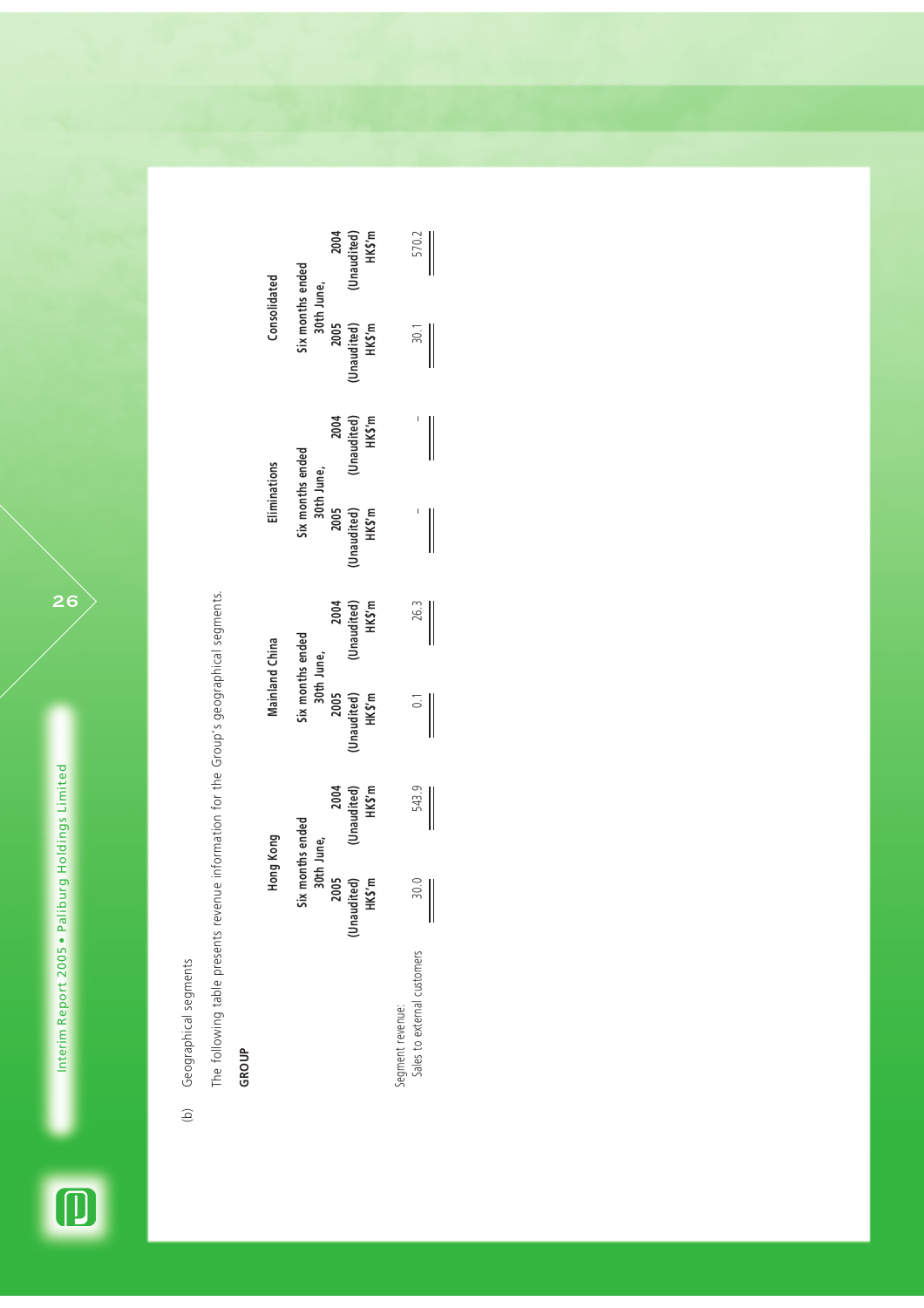(c) An analysis of profit/(loss) on sale of investments or properties of the Group is as follows:

|                                                                                 | Six months ended<br>30th June, 2005<br>(Unaudited) | Six months ended<br>30th June, 2004<br>(Unaudited) |
|---------------------------------------------------------------------------------|----------------------------------------------------|----------------------------------------------------|
|                                                                                 | <b>HKS'million</b>                                 | <b>HKS'million</b>                                 |
| Profit on disposal of listed investments<br>Profit/(Loss) on sale of properties | (0.2)                                              | 0.1<br>8.9                                         |

## **4. Other Revenue**

Other revenue includes the following major items:

|                                        | Six months ended<br>30th June, 2005<br>(Unaudited) | Six months ended<br>30th June, 2004<br>(Unaudited) |
|----------------------------------------|----------------------------------------------------|----------------------------------------------------|
|                                        | <b>HK\$'million</b>                                | HK\$'million                                       |
| Interest income                        | 1.8                                                | 1.6                                                |
| Dividend income                        | 9.9                                                | 0.3                                                |
| Gain in fair value of financial assets | 3.8                                                |                                                    |
|                                        |                                                    |                                                    |
|                                        |                                                    |                                                    |

## **5. Other Operating Expenses, net**

Other operating expenses, net, include the following major item:

|                                                                                   | Six months ended<br>30th June, 2005<br>(Unaudited) | Six months ended<br>30th June, 2004<br>(Unaudited) |
|-----------------------------------------------------------------------------------|----------------------------------------------------|----------------------------------------------------|
|                                                                                   | <b>HKS'million</b>                                 | HK\$'million                                       |
| Termination fee in respect of cancellation of<br>the disposal of a hotel property |                                                    | 39.0                                               |

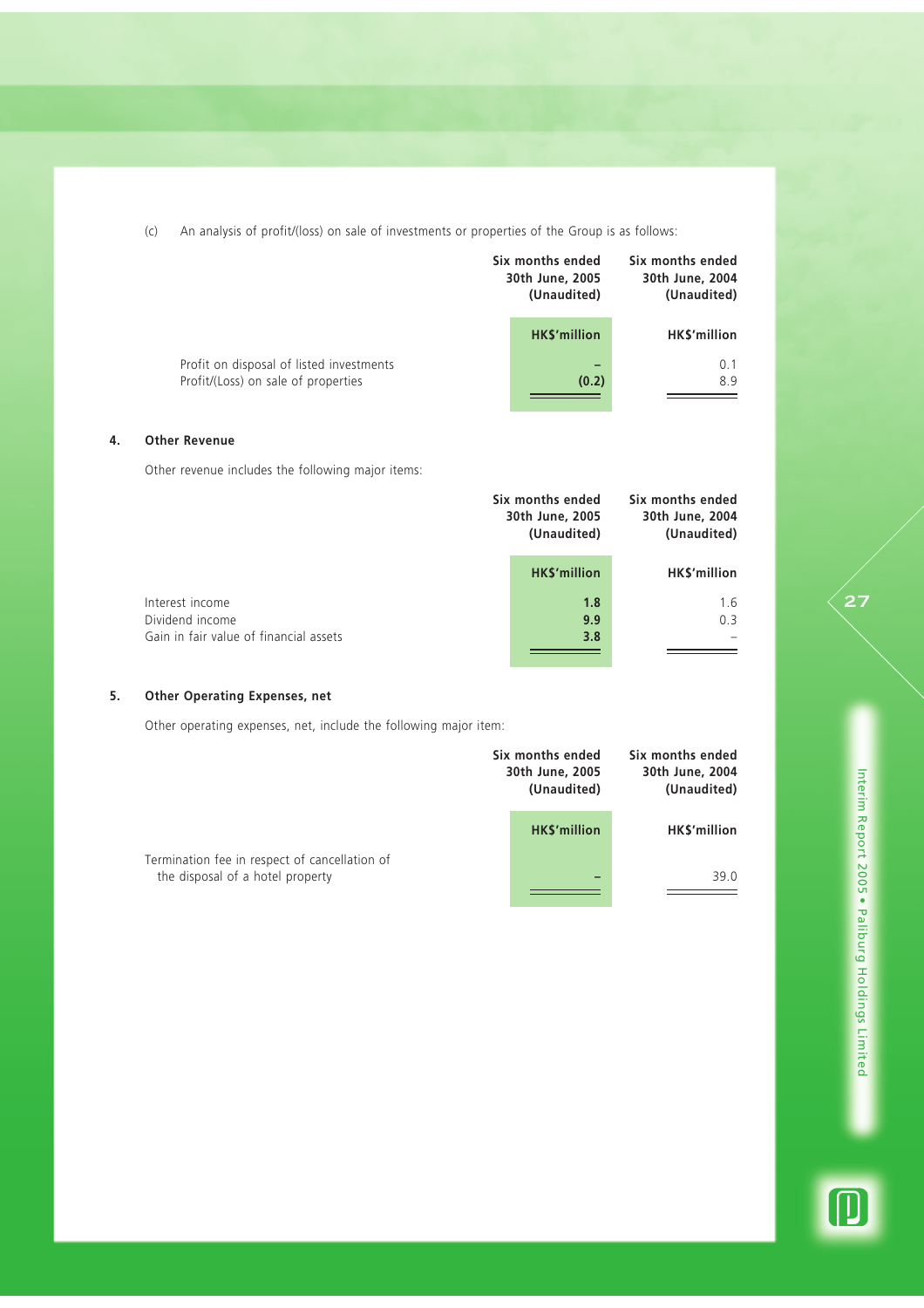#### **6. Finance Costs**

|                                                                                                                  | Six months ended<br>30th June, 2005<br>(Unaudited) | Six months ended<br>30th June, 2004<br>(Unaudited<br>and restated) |
|------------------------------------------------------------------------------------------------------------------|----------------------------------------------------|--------------------------------------------------------------------|
|                                                                                                                  | <b>HK\$'million</b>                                | HK\$'million                                                       |
| Interest on bank loans and overdrafts, convertible bonds,<br>convertible preference shares, promissory notes and |                                                    |                                                                    |
| other loans wholly repayable within five years                                                                   | 6.7                                                | 46.0                                                               |
| Amortisation of deferred expenditure                                                                             |                                                    | 5.1                                                                |
| Other loan costs                                                                                                 | 0.8                                                | 0.1                                                                |
| Total finance costs                                                                                              | 7.5                                                | 51.2                                                               |

**7. Tax**

|                                                                                  | Six months ended<br>30th June, 2005<br>(Unaudited) | Six months ended<br>30th June, 2004<br>(Unaudited<br>and restated) |
|----------------------------------------------------------------------------------|----------------------------------------------------|--------------------------------------------------------------------|
|                                                                                  | <b>HKS'million</b>                                 | HK\$'million                                                       |
| Provision for tax in respect of profits for the period:<br>Hong Kong<br>Overseas | 0.6                                                | 1.8<br>0.1                                                         |
| Deferred tax income                                                              |                                                    | (12.4)                                                             |
| Tax charge/(credit) for the period                                               | 0.6                                                | (10.5)                                                             |

The provision for Hong Kong profits tax has been calculated by applying the applicable tax rate of 17.5% (2004 - 17.5%) to the estimated assessable profits which were earned in or derived from Hong Kong during the period.

Taxes on the profits of subsidiary companies operating overseas are calculated at the rates prevailing in the respective jurisdictions in which they operate, based on existing legislation, practices and interpretations thereof.

No provision for tax is required for the jointly controlled entity in the prior period as no assessable profits were earned by the jointly controlled entity during that period.

Deferred tax income have been calculated by applying the rate that is expected to apply in the period when the asset is realised or the liability is settled.

Share of tax credit attributable to the associates amounting to HK\$6.6 million (2004 - Nil) is included in "Share of profits less losses of associates" on the face of the Condensed Consolidated Profit and Loss Account.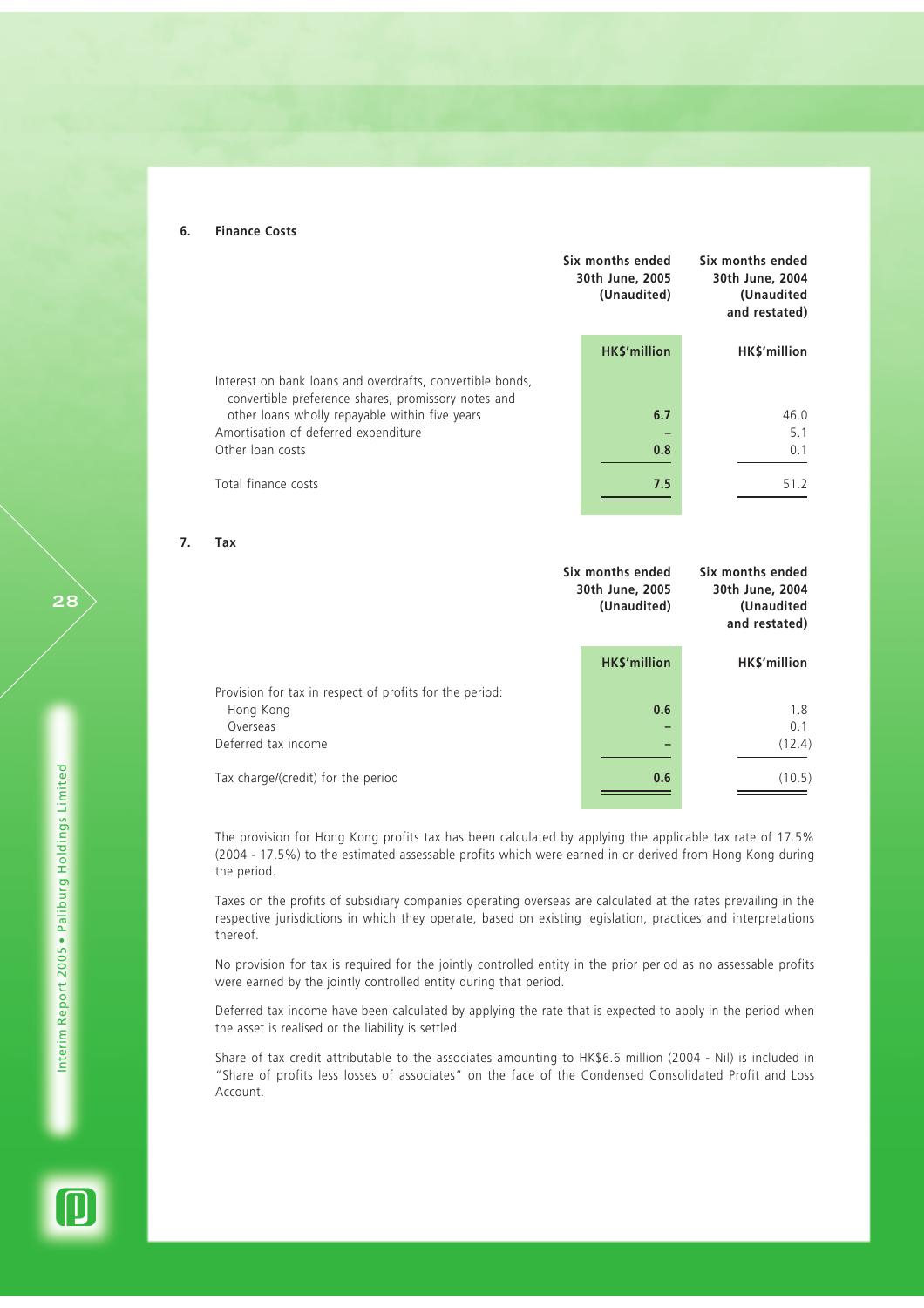#### **8. Earnings Per Ordinary Share**

(a) Basic earnings per ordinary share

The calculation of basic earnings per ordinary share is based on the profit attributable to equity holders of the parent for the period of HK\$144.1 million (2004 - HK\$37.8 million, as restated) and on the weighted average of 7,208.5 million (2004 - 4,568.5 million) ordinary shares of the Company in issue during the period.

#### (b) Diluted earnings per ordinary share

The calculation of diluted earnings per ordinary share for the period ended 30th June, 2005 is based on the adjusted profit attributable to equity holders of the parent for the period of HK\$125.1 million and on the weighted average of 7,208.5 million ordinary shares of the Company in issue during the period, assuming all outstanding convertible bonds (including optional convertible bonds) of the RHIHL Group were converted into, and the subscription rights attaching to all outstanding warrants of RHIHL were exercised to subscribe for, ordinary shares of RHIHL at the beginning of the period. The conversion of the outstanding convertible preference shares of RHIHL is anti-dilutive for the period. In addition, the exercise prices of share options of the Company and RHIHL outstanding during the period are higher than the average market prices of the respective ordinary shares of the Company and RHIHL and, accordingly, they have no dilutive effect on the basic earnings per ordinary share.

The calculation of diluted earnings per ordinary share for the period ended 30th June, 2004 was based on the adjusted profit attributable to equity holders of the parent for the prior period of HK\$37.7 million (as restated) and on the adjusted weighted average of 6,129.9 million ordinary shares of the Company that would have been in issue during the prior period assuming (i) all outstanding optional convertible bonds of the RHIHL Group were converted into ordinary shares of RHIHL at the beginning of that period; and (ii) all the 1,990.0 million convertible preference shares of the Company were converted into the same number of ordinary shares of the Company at the beginning of that period. The conversion of the outstanding convertible preference shares of RHIHL was anti-dilutive for that period. In addition, the exercise prices of share options of the Company and RHIHL outstanding during that period were higher than the average market prices of the respective ordinary shares of the Company and RHIHL and, accordingly, they had no dilutive effect on the basic earnings per ordinary share.

## **9. Dividend**

The Directors have resolved not to declare the payment of an interim dividend in respect of the ordinary shares for the financial year ending 31st December, 2005 (2004 - Nil).

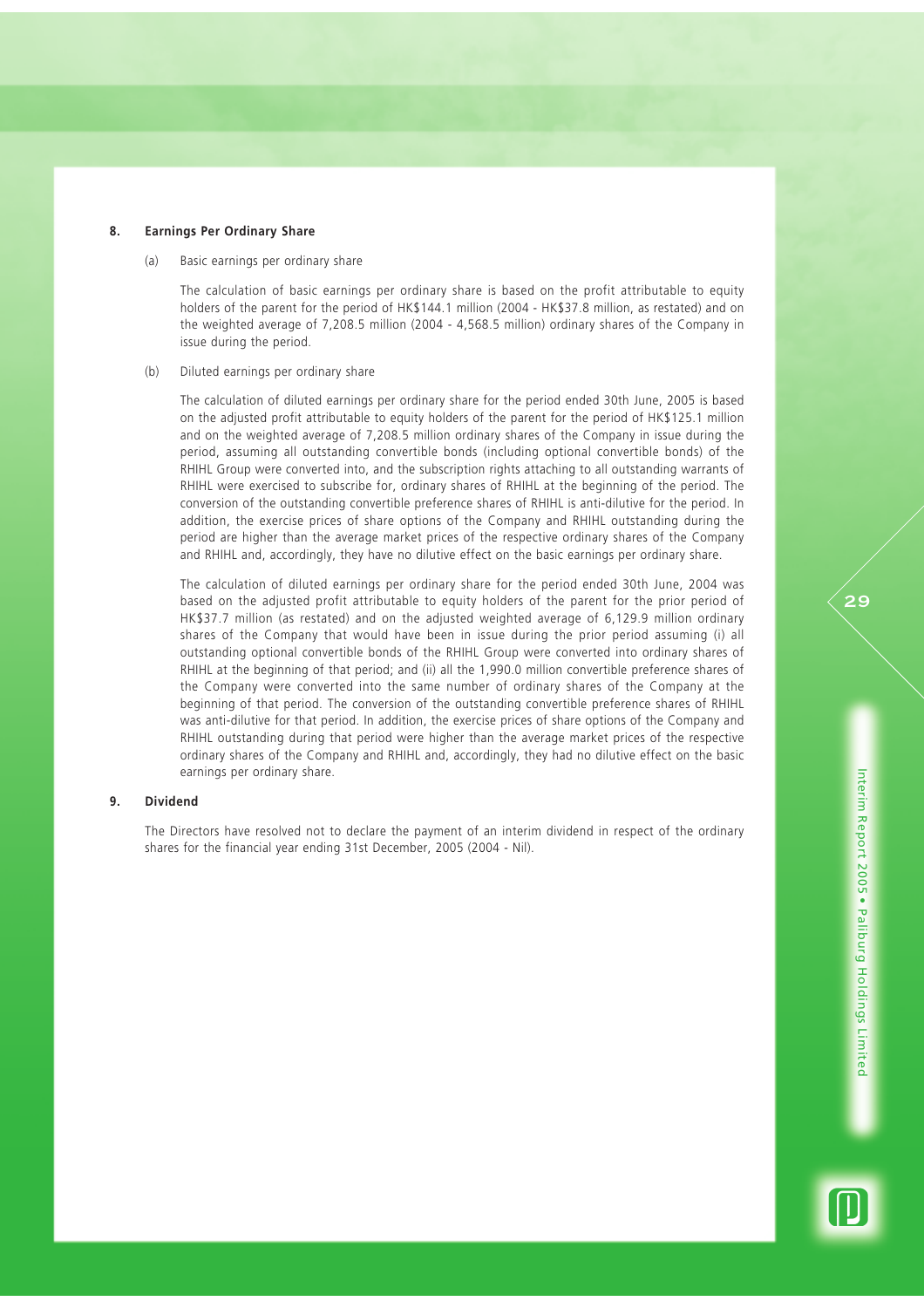#### **10. Available-for-sale Investments**

Included in the available-for-sale investments is an amount of HK\$56.9 million (31st December, 2004 - HK\$56.9 million) which represents the Group's investments comprising a 23% interest in each of two sinoforeign joint venture companies, namely Beijing Century City Real Estate Development Co., Ltd. and Beijing Jianye Real Estate Developing Co., Ltd. (collectively, the "Investee Companies") established in Beijing, the People's Republic of China (the "PRC"). Despite the Group's holding of 23% interests in the Investee Companies, the Directors confirm that the Group is not in a position to exercise significant influence over the financial and operating policies of the Investee Companies due to a previous contractual arrangement made with the independent third parties to exchange the Group's entire interests in the Investee Companies for the hotel portion of the land site beneficially and collectively held by the Investee Companies in accordance with the agreed terms. Accordingly, the Directors consider it appropriate to account for the investments therein as available-for-sale investments.

As explained in the Group's prior years' audited consolidated financial statements, a land site beneficially and collectively held by the Investee Companies was resumed by the Land Bureau in Beijing in 2000 on the grounds of its prolonged idle condition. The Group and the other parties concerned have been undergoing negotiations with the relevant PRC government authorities with a view to safeguarding the Investee Companies' interest in the land site. During 2002, an impairment loss of HK\$62.0 million, further to an impairment loss of HK\$180.0 million made in 2001, was made against the investments by reference to an independent valuation of the hotel portion of the land site. The valuation was conducted on the assumption that the Investee Companies has enforceable title to the land site.

In August 2004, the relevant government authorities granted to one of the Investee Companies a Beijing Grant Contract of State-owned Land Use Right (the "Grant Contract") for the granting of the land use rights of the subject land site, subject to the payment of the requisite land premium. As no consensus could be reached among the joint venture parties involved, the due date for its payment under the terms of the Grant Contract has expired and the land premium remained unpaid. The Group has been in active negotiations with the other joint venture parties and with potential investors to explore various feasible alternatives in addressing the situation and with a view to optimising the value of the Group's interest in the Investee Companies.

In the opinion of the Directors, it is not possible to determine with reasonable certainty the ultimate outcome of the negotiations. However, having regard to the circumstances developed to date, the Directors consider that no further provision is required to be made against the Group's investments in the Investee Companies.

Subsequent to the balance sheet date, on 8th July, 2005, a wholly owned subsidiary company of the Company (the "Vendor") and a wholly owned subsidiary company of RHIHL (the "Purchaser") entered into and completed a sale and purchase agreement (the "SP Agreement") for the disposal of a 50% equity interest in Hang Fok Properties Limited, which was then a wholly owned subsidiary company of the Company and directly holds a 23% shareholding interest in each of the Investee Companies, at a consideration of HK\$145 million which was satisfied by the issue of a promissory note with a principal amount of HK\$145 million bearing interest at 3% per annum.

Notwithstanding the completion of the SP Agreement, the Purchaser has been given a right exercisable at its discretion to rescind or terminate the SP Agreement in the event that the Vendor fails to secure the land use right of the subject development on the agreed terms within six months of the date of signing the SP Agreement (i.e. 8th January, 2006), or such later date as may be mutually agreed.

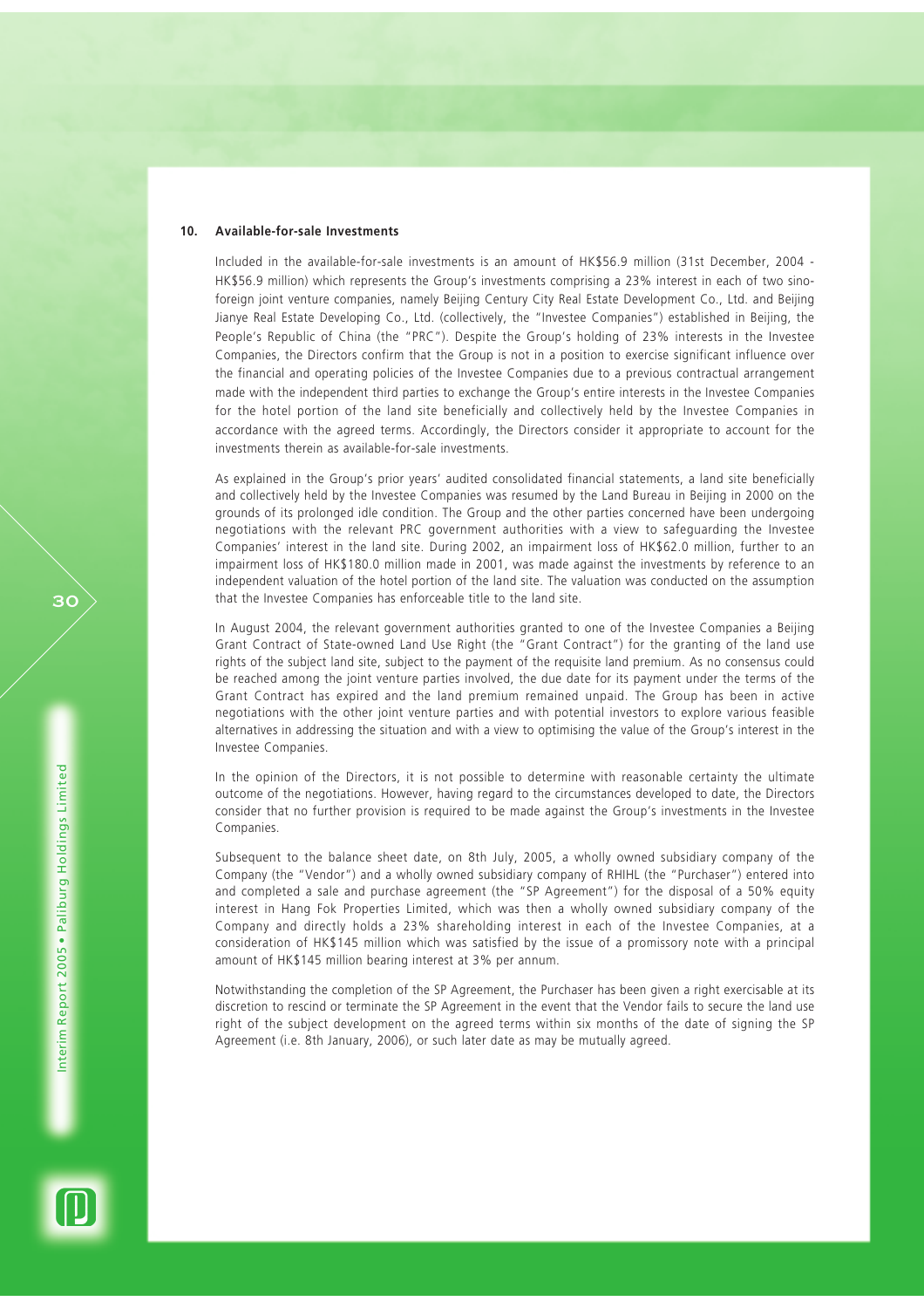## **11. Debtors, Deposits and Prepayments**

Included in the balance is an amount of HK\$3.8 million (31st December, 2004 - HK\$9.0 million) representing the trade debtors of the Group. The aged analysis of such debtors is as follows:

|                                                    | 30th June, 2005<br>(Unaudited) | 31st December, 2004<br>(Audited) |  |
|----------------------------------------------------|--------------------------------|----------------------------------|--|
|                                                    | <b>HK\$'million</b>            | HK\$'million                     |  |
| Outstanding balances with ages:<br>Within 3 months | 3.8                            | 6.2                              |  |
| Between 4 to 6 months                              |                                | 2.0                              |  |
| Between 7 to 12 months                             |                                | 0.7                              |  |
| Over 1 year                                        |                                | 0.1                              |  |
|                                                    | 3.8                            | 9.0                              |  |

## **Credit Terms**

Trade debtors, which generally have credit terms of 30 to 90 days, are recognised and carried at their original invoiced amount less provisions for doubtful debts which are made when collection of the full amount is no longer probable. Bad debts are written off as incurred.

## **12. Creditors and Accruals**

Included in the balance is an amount of HK\$1.4 million (31st December, 2004 - HK\$1.3 million) representing the trade creditors of the Group. The aged analysis of such creditors is as follows:

|                                 | 30th June, 2005<br>(Unaudited) | 31st December, 2004<br>(Audited) |
|---------------------------------|--------------------------------|----------------------------------|
| Outstanding balances with ages: | <b>HK\$'million</b>            | HK\$'million                     |
| Within 3 months                 | 1.4                            | 1.3                              |

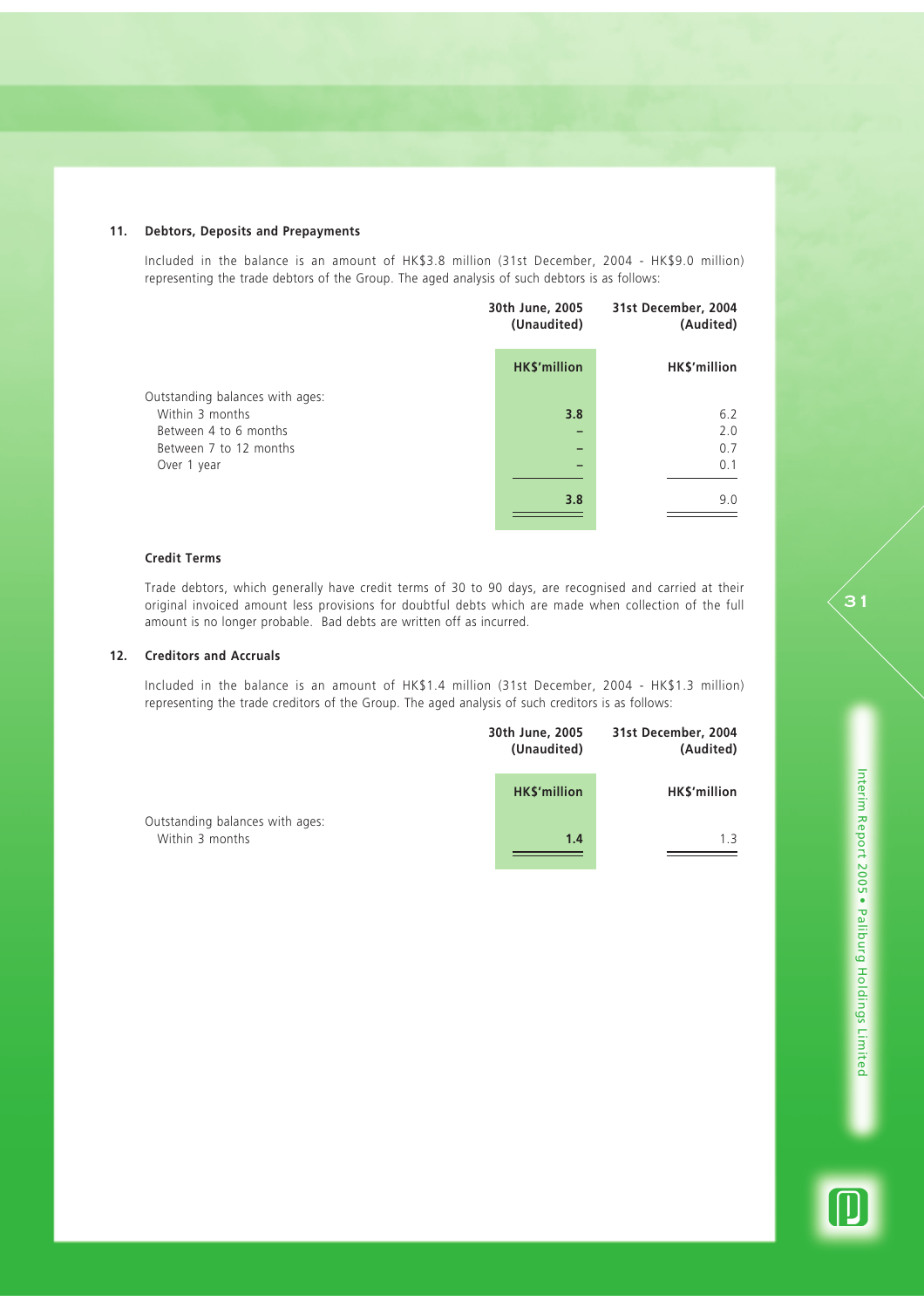## **13. Related Party Transactions**

## (a) Transactions with related parties

The Group had the following material related party transactions during the period:

|                                                                                                                                                                            | <b>Notes</b> | Six months ended<br>30th June, 2005<br>(Unaudited) | Six months ended<br>30th June, 2004<br>(Unaudited) |
|----------------------------------------------------------------------------------------------------------------------------------------------------------------------------|--------------|----------------------------------------------------|----------------------------------------------------|
|                                                                                                                                                                            |              | <b>HK\$'million</b>                                | HK\$'million                                       |
| Advertising and promotion fees<br>(including cost reimbursements) paid to<br>an associate of Century City International<br>Holdings Limited ("CCIHL"), the listed ultimate |              |                                                    |                                                    |
| holding company of the Company                                                                                                                                             | (i)          |                                                    | 3.5                                                |
| Management costs allocated from CCIHL                                                                                                                                      | (i)          | 3.3                                                | 6.7                                                |
| Gross construction fee income from:<br>- a jointly controlled entity<br>- the listed associate and its jointly                                                             | (i)          |                                                    | 42.6                                               |
| controlled entity                                                                                                                                                          | (ii)         | 14.9                                               |                                                    |
| Gross income in respect of security systems<br>and products and other software<br>from the listed associate                                                                | (iii)        | 2.5                                                |                                                    |

## **Notes:**

- (i) The nature and terms of these related party transactions were already disclosed in the Group's audited consolidated financial statements for the year ended 31st December, 2004.
- (ii) During the period, construction fees were received from the listed associate and its jointly controlled entity in respect of hotel property renovation and property development projects, respectively, pursuant to contracts negotiated on an arm's length basis and/or awarded through competitive tendering process.
- (iii) During the period, fees were received from the listed associate for the purchases and maintenance services of security systems and products and other software installed in its hotel properties.

At 30th June, 2004, the Group (then including the RHIHL Group) also had guarantees given in respect of the attributable share of the outstanding bank loan of a jointly controlled entity in the amount of HK\$720.8 million.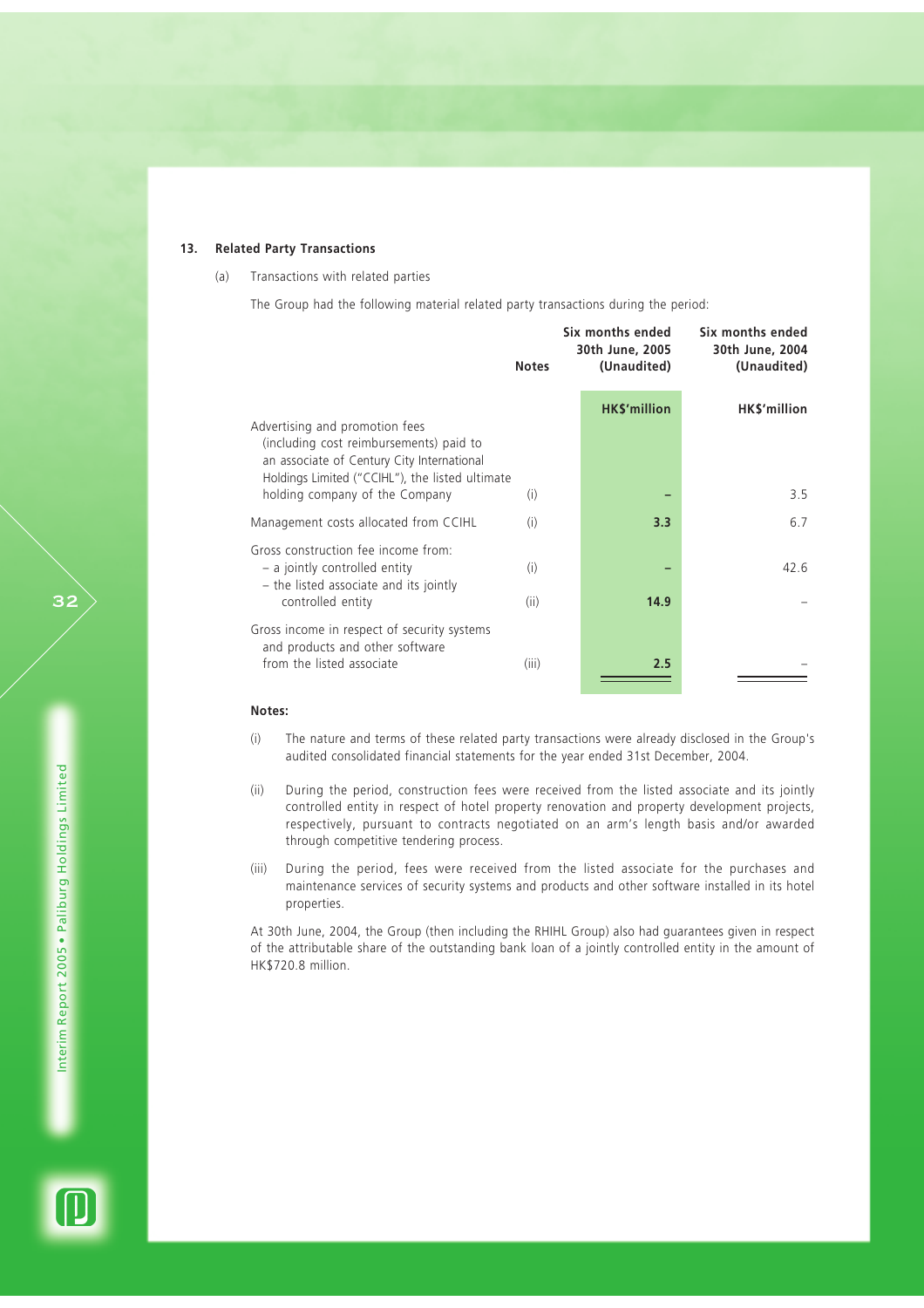(b) Outstanding balances with related parties

|                                                                    | (Unaudited)         | 30th June, 2005 31st December, 2004 |  |
|--------------------------------------------------------------------|---------------------|-------------------------------------|--|
|                                                                    | <b>HK\$'million</b> | HK\$'million                        |  |
| Due from a jointly controlled entity                               |                     | 6.3                                 |  |
| Due from the listed associate and its jointly<br>controlled entity | 4.6                 |                                     |  |
| Due to the listed associate                                        | 1.5                 | 1.1                                 |  |

(c) Compensation of key management personnel of the Group

|                                                     | Six months ended<br>30th June, 2005<br>(Unaudited) | Six months ended<br>30th June, 2004<br>(Unaudited) |  |
|-----------------------------------------------------|----------------------------------------------------|----------------------------------------------------|--|
|                                                     | <b>HK\$'million</b>                                | HK\$'million                                       |  |
| Short term employee benefits                        | 2.1                                                | 6.2                                                |  |
| Share-based payments                                | 0.1                                                |                                                    |  |
| Total compensation paid to key management personnel | 2.2                                                | 6.2                                                |  |

### **14. Pledge of Assets**

At 30th June, 2005, certain of the Group's properties held for sale and available-for-sale investments with a total carrying value of HK\$284.7 million (31st December, 2004 - HK\$339.4 million) and certain ordinary shares in the listed associate were pledged to secure general banking facilities granted to the Group.

#### **15. Contingent Liabilities**

The Group has a contingent liability in respect of possible future long service payments to employees under the Employment Ordinance, with a maximum possible amount of HK\$0.3 million as at 30th June, 2005 (31st December, 2004 - HK\$0.7 million). The contingent liability has arisen because, at the balance sheet date, a number of current employees have achieved the required number of years of service to the Group, and are eligible for long service payments under the Employment Ordinance if their employment is terminated under certain circumstances. No provision has been recognised in respect of such possible payments, as it is not considered probable that the situation will result in a material future outflow of resources from the Group.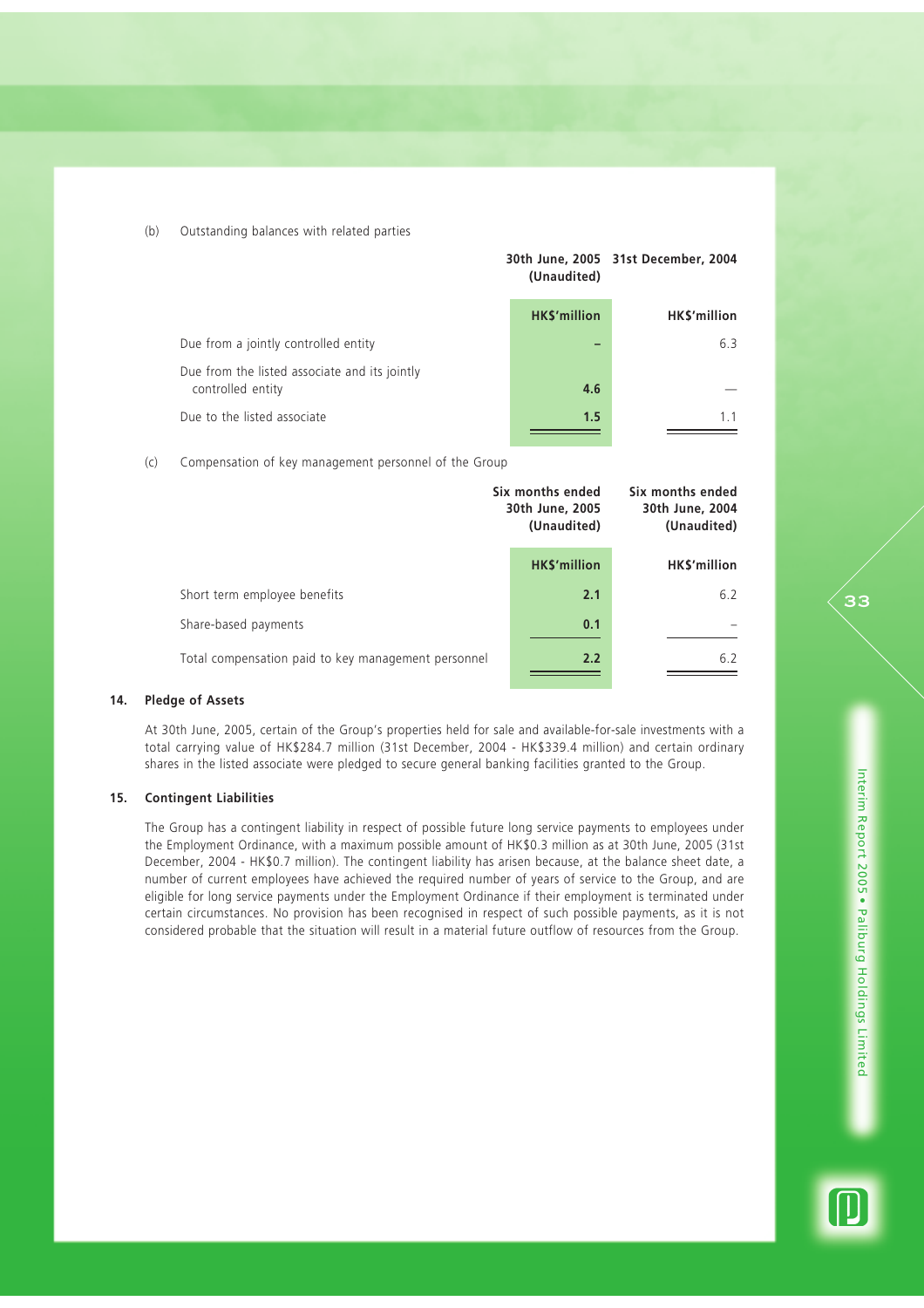#### **16. Operating Lease Arrangements**

(a) As lessor

The Group leases certain of its properties under operating lease arrangements, with leases negotiated for terms ranging from 7.5 months to 2 years and 3 months. The terms of the leases generally also require the tenants to pay security deposits and, in certain cases, provide for periodic rent adjustments according to the terms under the leases.

At 30th June, 2005, the Group had total future minimum lease receivables under non-cancellable operating leases with its tenants falling due as follows:

|                                                            | 30th June, 2005<br>(Unaudited) | 31st December, 2004<br>(Audited) |
|------------------------------------------------------------|--------------------------------|----------------------------------|
|                                                            | <b>HK\$'million</b>            | HK\$'million                     |
| Within one year<br>In the second to fifth years, inclusive | 4.9<br>1.6                     | 4.0<br>1.1                       |
|                                                            | 6.5                            | 5.1                              |

## (b) As lessee

At the balance sheet date, the Group had no outstanding operating lease commitments.

## **17. Commitments**

At the balance sheet date, the Group had no outstanding capital commitments.

#### **18. Post Balance Sheet Events**

Subsequent to the balance sheet date, the Group did not have significant transactions except for the transaction detailed in note 10 above.

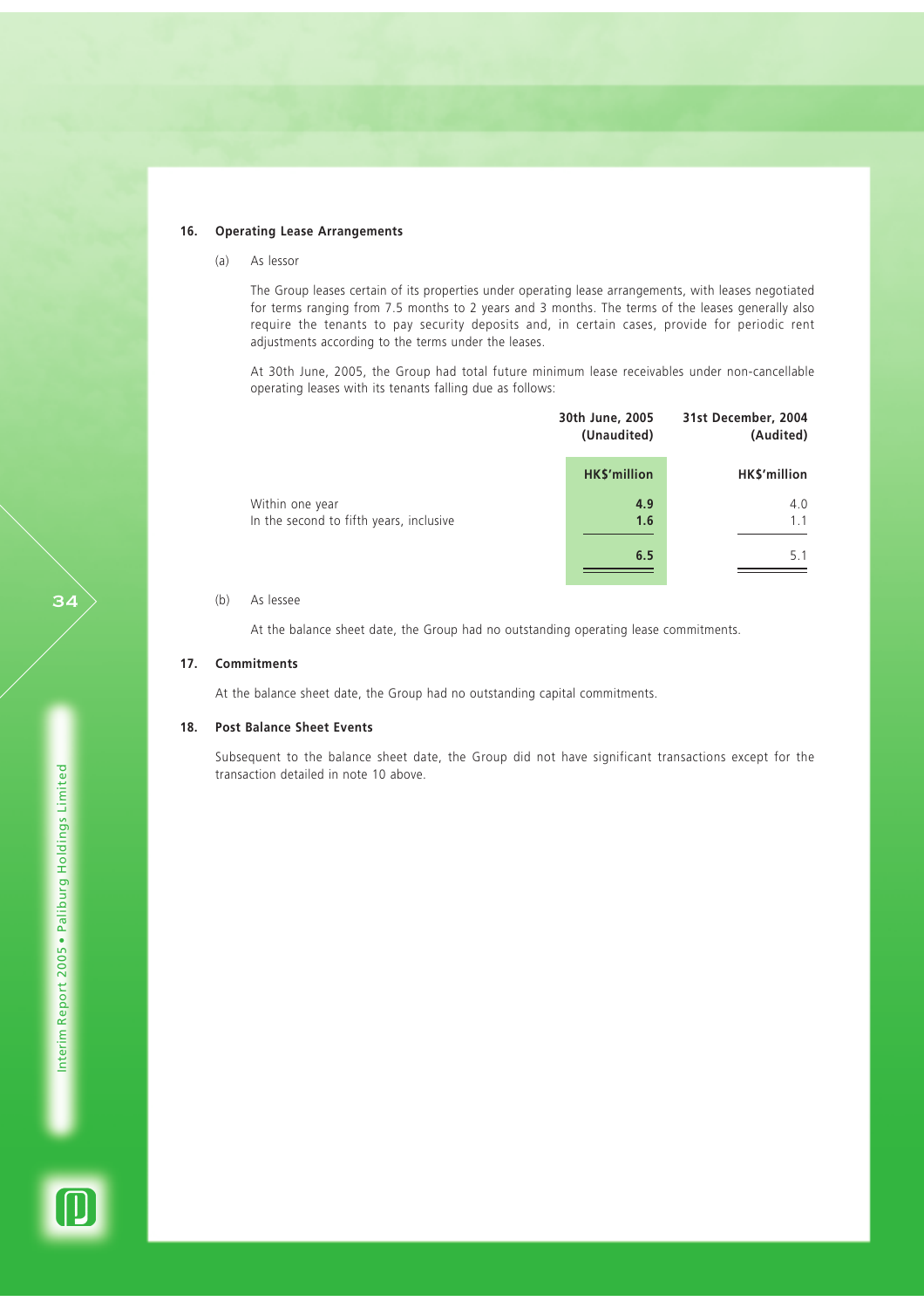#### **19. Share Options**

#### (a) Executive Share Option Scheme

During the period, the Company operated an executive share option scheme (the "Executive Share Option Scheme"). The Executive Share Option Scheme was adopted by the Company's shareholders on 23rd November, 1993 and subsequently approved by the independent shareholders of Paliburg International Holdings Limited ("PIHL"), formerly the immediate listed holding company of the Company, on 15th December, 1993. Share options granted under the Executive Share Option Scheme did not confer rights on the holders to dividends or to vote at shareholders' meetings.

Details of movements in share options granted by the Company pursuant to the Executive Share Option Scheme during the period were as follows:

|                                      |                                       | Number of ordinary shares<br>under share options** |                                         |                          |                                                                  |                                                            |
|--------------------------------------|---------------------------------------|----------------------------------------------------|-----------------------------------------|--------------------------|------------------------------------------------------------------|------------------------------------------------------------|
| Date of<br>grant of<br>share options | Category of<br>participant            | At 1st<br>January,<br>2005                         | <b>Movement</b><br>during<br>the period | At 30th<br>June,<br>2005 | Vesting<br>period*/<br>Exercise<br>period of<br>share<br>options | <b>Exercise</b><br>price<br>of share<br>options **<br>HK\$ |
| 22nd February, 1997                  | <b>Employees</b>                      |                                                    |                                         |                          |                                                                  |                                                            |
|                                      | Employees,<br>in aggregate<br>Vested: | 1,750,000                                          | $\qquad \qquad -$                       | 2,000,000                | Note                                                             | 6.672                                                      |
|                                      | Unvested:                             | 750,000                                            | $\qquad \qquad -$                       | 500,000                  | Note                                                             |                                                            |
|                                      | Total:                                | 2,500,000                                          |                                         | 2,500,000                |                                                                  |                                                            |

The vesting period of the share options is from the date of the grant until the commencement of the relevant exercise period.

\*\* Subject to adjustment in the case of rights or bonus issues, or other relevant changes in the Company's share capital.